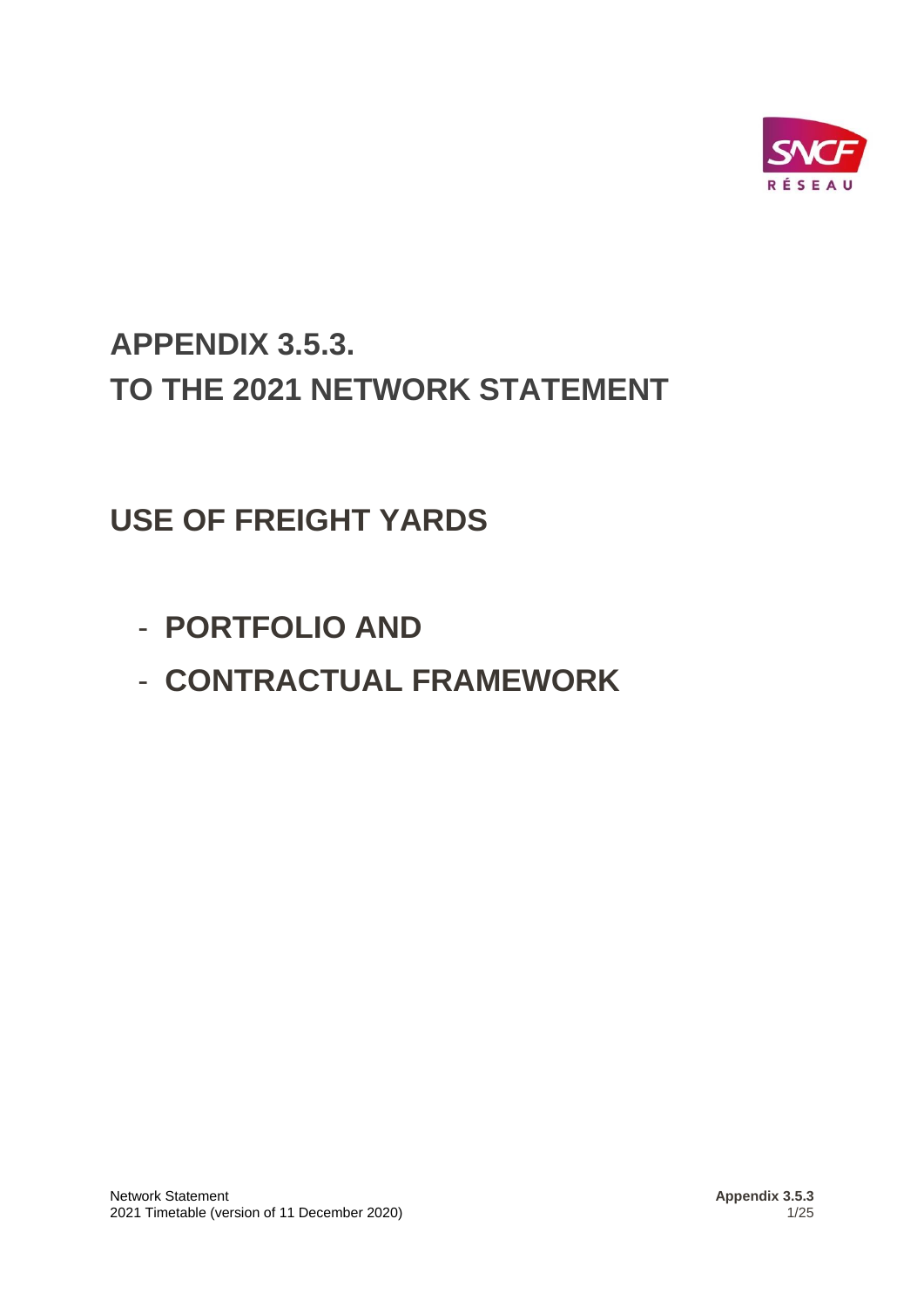# **CONTENTS**

| Contact for ordering and implementation of the regulated services 4                          |                        |
|----------------------------------------------------------------------------------------------|------------------------|
|                                                                                              |                        |
|                                                                                              |                        |
|                                                                                              |                        |
|                                                                                              |                        |
|                                                                                              |                        |
|                                                                                              |                        |
| Glossary and abbreviations used in this document and in its appendices6                      |                        |
| 1.                                                                                           |                        |
|                                                                                              |                        |
|                                                                                              |                        |
|                                                                                              |                        |
| Conditions for the provision of yards by SNCF Réseau to candidates9<br>2.                    |                        |
|                                                                                              |                        |
|                                                                                              |                        |
|                                                                                              |                        |
|                                                                                              |                        |
|                                                                                              |                        |
|                                                                                              |                        |
| N.B.: The facilities visit may, at the request of the candidate, take place before the local |                        |
|                                                                                              |                        |
|                                                                                              |                        |
|                                                                                              |                        |
|                                                                                              |                        |
|                                                                                              |                        |
|                                                                                              |                        |
| 2. Purpose16                                                                                 |                        |
|                                                                                              |                        |
|                                                                                              |                        |
|                                                                                              |                        |
|                                                                                              |                        |
| <b>Network Statement</b><br>2021 Timetable (version of 11 December 2020)                     | Appendix 3.5.3<br>2/25 |
|                                                                                              |                        |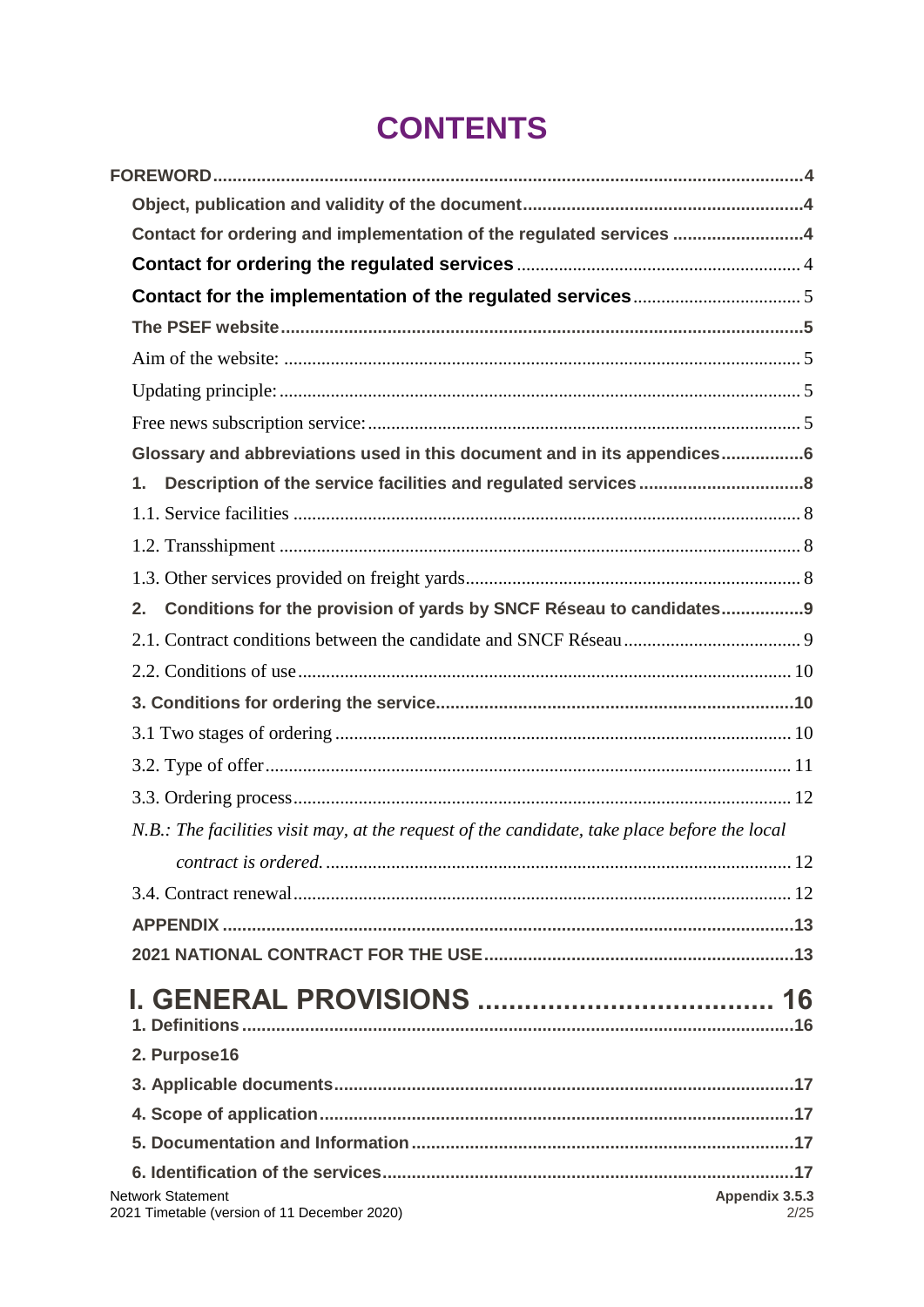| 7. |                                                              |  |
|----|--------------------------------------------------------------|--|
| 8. |                                                              |  |
| 9. |                                                              |  |
|    |                                                              |  |
|    |                                                              |  |
|    |                                                              |  |
|    |                                                              |  |
|    |                                                              |  |
|    |                                                              |  |
|    |                                                              |  |
|    |                                                              |  |
|    |                                                              |  |
|    | CONTACT DETAILS FOR THE CONTACT PERSONS APPOINTED BY THE TWO |  |
|    |                                                              |  |
|    |                                                              |  |
|    |                                                              |  |
|    |                                                              |  |
|    |                                                              |  |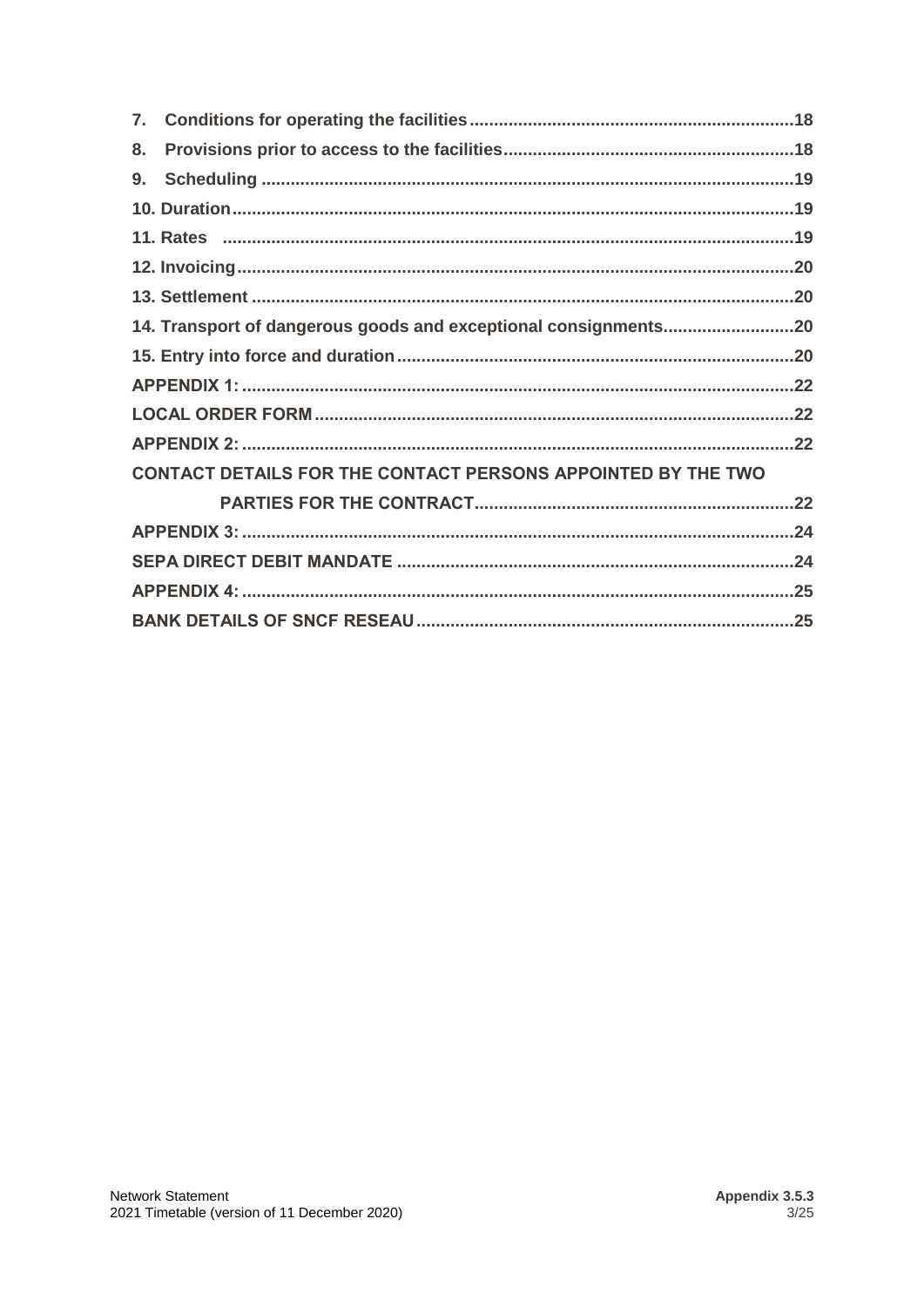## **FOREWORD**

### <span id="page-3-0"></span>**Object, publication and validity of the document**

This document relating to freight yards is intended to define the nature and conditions for the provision, by SNCF Réseau, of freight yards to candidates, as per Article L.2122-11 of the Transport Code and in accordance with Decree No. 2003-194 amended by Decree No. 2015-1040 of 20 August 2015 on access to the railway network and Decree No. 2012-70 amended by Decree No. 2016-1468 on access to the service facilities connected to the rail network and to the services and service provisions provided by the service facilities operators and laying down various provisions in terms of rail transport in force as of the date of publication of this portfolio for the 2021 timetable.

This document is published annually, in accordance with the provisions of Article 17 of Decree No. 2003-194 (amended) in force as of the date of publication of this document.

This service portfolio only applies to the freight yards described in Appendices 8.1.1 and 8.1.2 for the 2021 timetable. It may be revised, where necessary, after it has entered into force, in the event of legal or regulatory changes or in light of decisions from the Railway and Road Regulation Authority (ARAFER). The updated document will be available on the SNCF Réseau website and on the Plateforme de Services aux Entreprises Ferroviaires website.

### <span id="page-3-1"></span>**Contact for ordering and implementation of the regulated services**

### <span id="page-3-2"></span>**Contact for ordering the regulated services**

**The Plateforme de Services aux Entreprises Ferroviaires (Service Platform for Railway Undertakings** – PSEF) is the candidate's contact for all of the services described in this document.

The PSEF is the body responsible for:

- Registering requests and orders from candidates
- Preparing and concluding contracts,
- Monitoring contracts.

Candidates must contact the PSEF in writing (letter or email) when requesting any information concerning the services, and when ordering any services.

Any requests made via other contacts within SNCF Réseau will not be taken into consideration.

#### **SNCF Réseau - Plateforme de Services aux Entreprises Ferroviaires** 12, rue Jean-Philippe RAMEAU

CS 80001 93212 LA PLAINE SAINT DENIS Cedex Telephone: +33 9 80 98 03 29 E-mail: [services.psef@sncf.fr](mailto:services.psef@sncf.fr) Website: <http://www.psef.sncf-reseau.fr/>

The PSEF shall not replace the operational contacts required to perform the services or access the freight yards.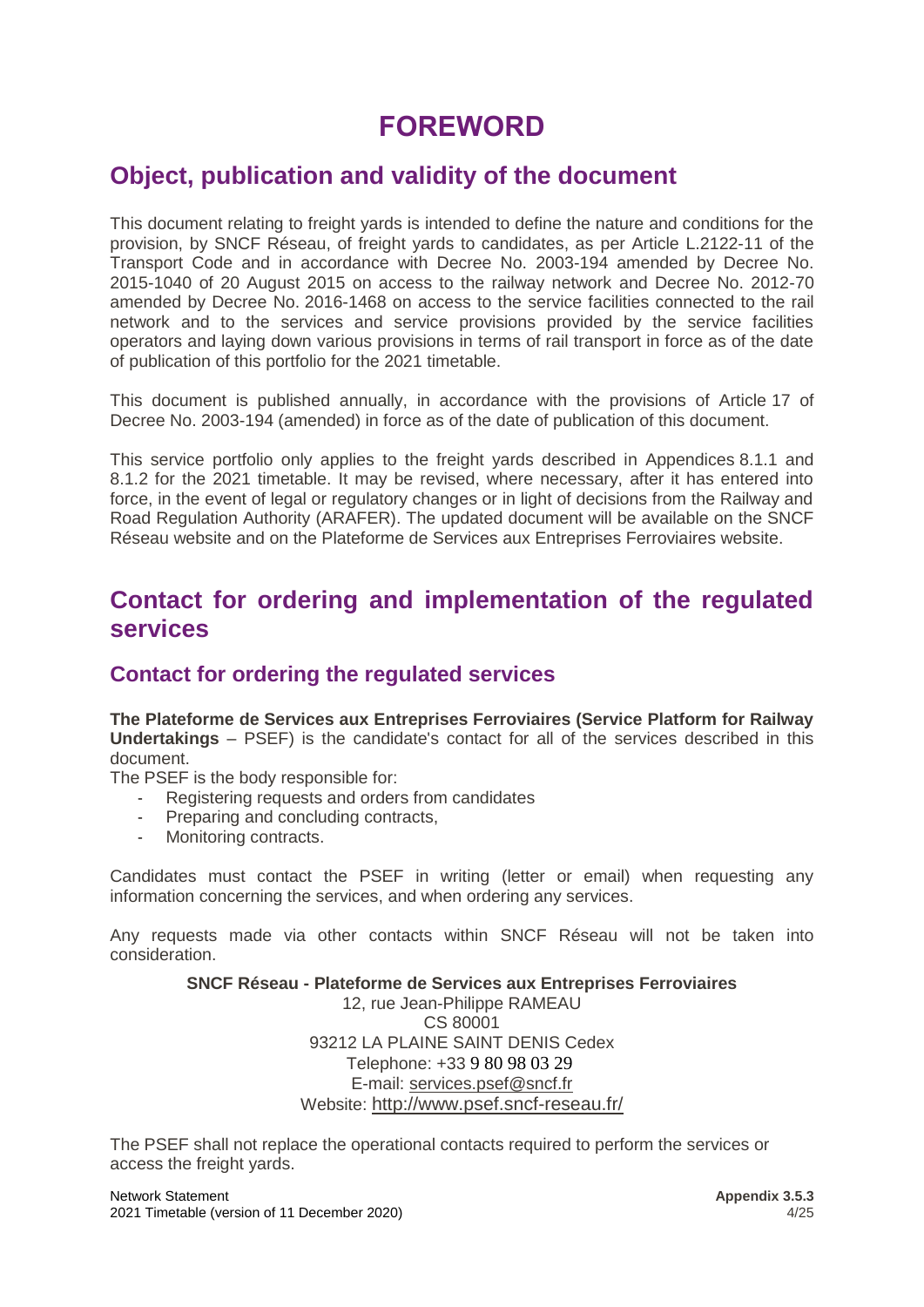### <span id="page-4-0"></span>**Contact for the implementation of the regulated services**

SNCF Réseau and the candidates shall exchange the list of their respective contact persons (local manager, operations coordinator, etc.).

It must be possible to contact the appointed contact persons for the entire duration of the contractual relationship and they must be able to work in French (written and spoken).

Candidates must notify the PSEF, and vice versa, if contact persons change, in accordance with the conditions defined in the contract agreed between themselves and SNCF Réseau for the service concerned.

It is appropriate to specify that the operational contacts provided as part of the contract must also be able to contact SNCF Réseau at all times. If this is not the case, it is appropriate to notify the PSEF of this, so that it can provide the necessary contacts as soon as possible.

### <span id="page-4-1"></span>**The PSEF website**

### <span id="page-4-2"></span>**Aim of the website:**

The PSEF website is intended for candidates using or intending to use the national rail network who wish to ask SNCF Réseau for access or a service on its freight yards. It includes all useful documentation for each timetable.

### <span id="page-4-3"></span>**Updating principle:**

The SNCF Réseau portfolio in terms of freight yards is updated on the PSEF website each time the Network Statement is updated in this regard.

Short-term information (for example, works resulting in the temporary unavailability of a facility) which does not require that the Network Statement be changed is provided in the form of a news item on the PSEF website (see below).

#### <span id="page-4-4"></span>**Free news subscription service:**

For information, the PSEF website allows users to register for subscription on the site by entering a name and email address into the Alert'infos subscription box ("Inscription Alert'infos") at the bottom of the menu on the left, and ticking the type of alert wanted. After this, each time the news is updated on the site an information email is sent out.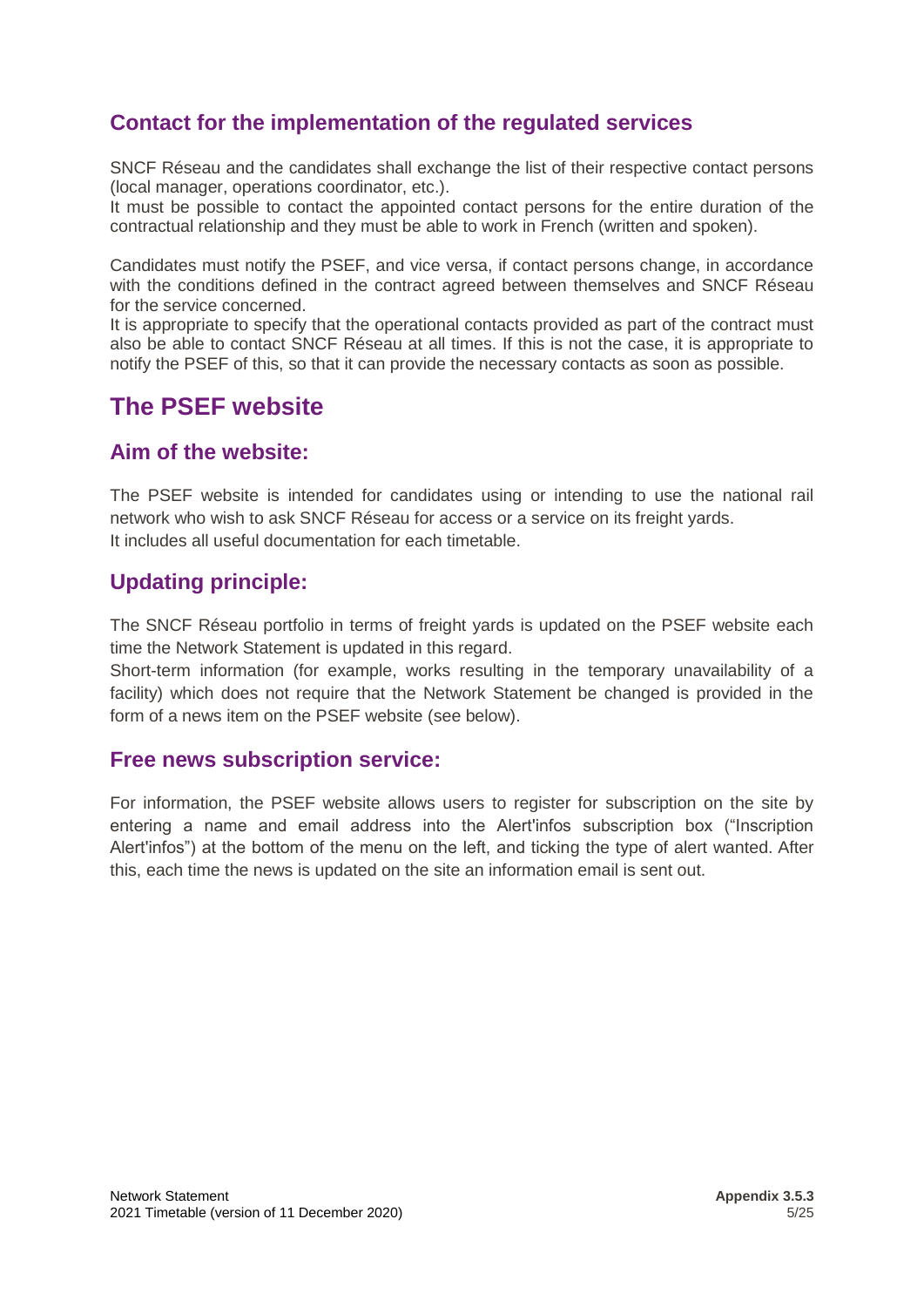### <span id="page-5-0"></span>**Glossary and abbreviations used in this document and in its appendices**

**Candidate**: A railway undertaking or an international grouping of railway undertakings or other persons or legal entities, such as competent authorities and shippers, freight forwarders and combined transport operators, with a

public-service or commercial interest in procuring infrastructure capacity.

**FY**: Freight yards

**Local operating document**: This is a document produced and managed by the operator. For each site, it specifies the SNCF Réseau facilities available and their characteristics and the local conditions.

**Network Statement (DRR):** This is a document drawn up by SNCF Réseau in application of Article 17 of the French Decree No. 2003-194 amended by Decree No. 2015-1040 of 20 August 2015 on access to the rail network, broken down into six chapters and determining the terms and conditions for access to the railway infrastructure.

**DUNE**: Customer portal for the reservation of freight yards.

**RU**: All private or public sector undertakings holding a licence and safety certificate in compliance with the requirements of the legislation in force, and whose main activity is that of providing rail freight and/or passenger transport services, such undertakings also providing traction as a matter of obligation; this term shall also extend to those undertakings that only provide traction.

**JPI:** Joint Prior Inspection (obligatory visit under the Labour Code to identify any risks associated with co-activity on a site).

**RS**: Rolling stock.

**PSEF**: Plateforme de Services aux Entreprises Ferroviaires;

- 1. body within SNCF Réseau, the candidate's contact point for all requests for services required that are not provided by third parties.
- 2. As such, the PSEF is responsible for interfacing with candidates for access to SNCF Réseau service facilities with regard to candidate rights of access.

**NRN**: National rail network; the composition of the NRN is established by Decree No. 2002- 1359 of 13 November 2002 establishing the composition of the national rail network.

**SNCF Réseau**: Limited Company responsible for the management of the infrastructure of the national rail network (NRN), referred to in Article L.2111-9 of the Transport Code.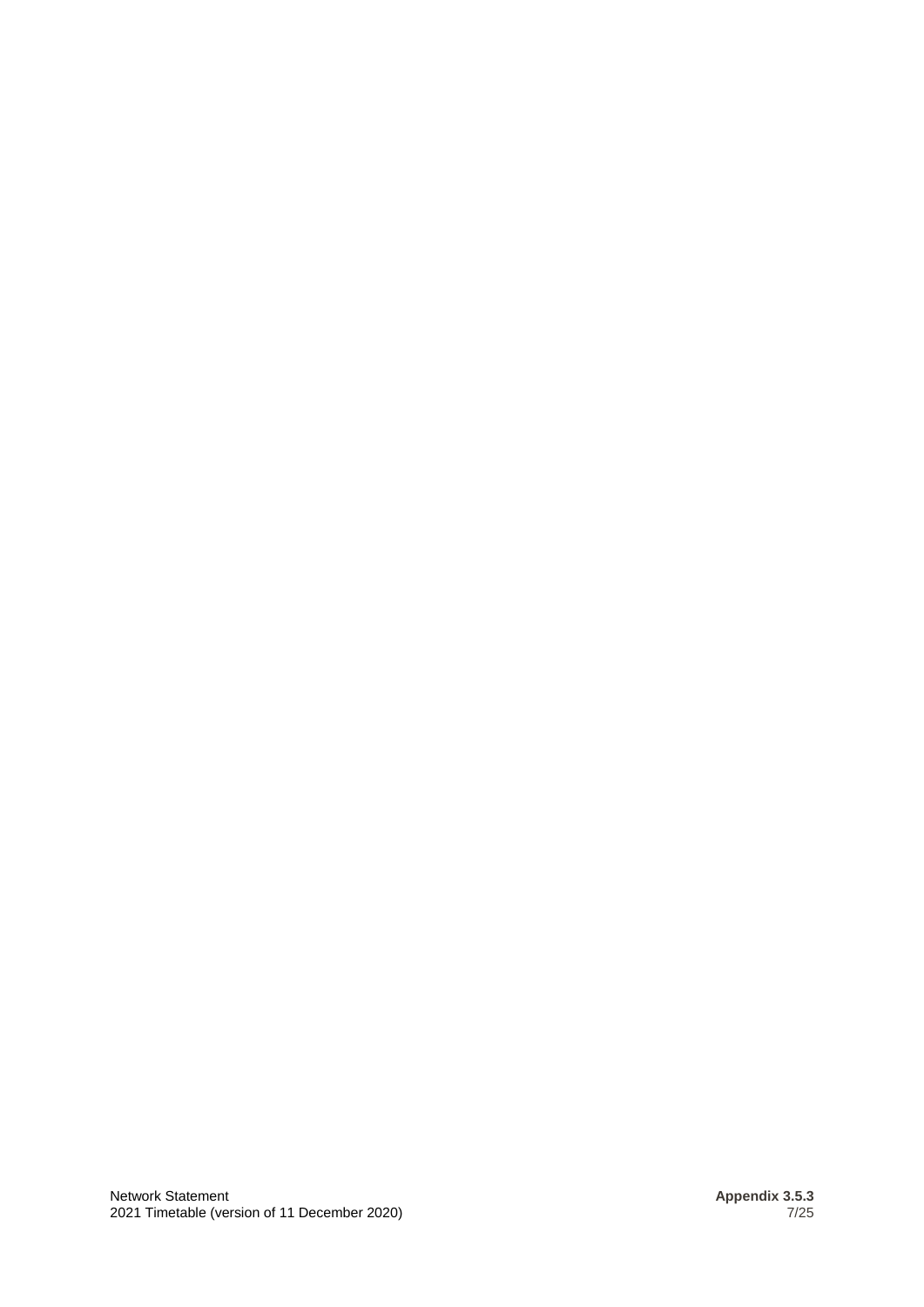## **DETAILS OF THE PORTFOLIO FOR THE USE OF FREIGHT YARDS**

### <span id="page-7-0"></span>**1. Description of the service facilities and regulated services**

### <span id="page-7-1"></span>**1.1. Service facilities**

SNCF Réseau is the owner of freight yards, hereinafter referred to simply as "yards". The candidates or their sub-contractors may only use these freight yards for the services set out in § 1.2 below.

The list of the "yards instantly accessible" and their technical characteristics is given in Appendix 8.1.1 of the Network Statement.

The freight yards described in Appendix 8.1.2 must be subject to a prior analysis of their condition to evaluate their condition and the potential costs and time line for their restoration, before they can be used again. In addition, a candidate wishing to use one of these sites is requested to contact the PSEF as far in advance of the date of the desired first use of these facilities as possible, with a view to obtaining the information that will be required (verification of the technical characteristics, analysis of the condition of the yard, etc.). At all events, for the reasons given above, the deadlines guaranteed for the freight yards in Appendix 8.1.1 cannot apply to these yards.

### <span id="page-7-2"></span>**1.2. Transshipment**

The use of a freight yard consists of allowing candidates to use the railway tracks and adjacent land comprising one or more road accesses for the transshipment of freight during contractually-binding time slots.

### <span id="page-7-3"></span>**1.3. Other services provided on freight yards**

These services, incidental to transhipment, are offered, taking the respective transhipment operations of the different candidates on the site into account.

1.3.1 Stabling services on sidings may be offered, in addition to the provision of facilities for transshipment operations, to railway undertakings who have requested them, and where the facilities and the situation allow or require them.

Stabling is an operation that can be performed after consultation; however it must be remembered that transshipment operations take priority over stabling. Local implementation contracts drawn up for the use of each site requested specify, where necessary, these uses.

1.3.2 Rescheduling timetable slots: the candidate may request that timetable sections already allocated be rescheduled (adding a timetable section or shifting a timetable section to anticipate or respond to a problem).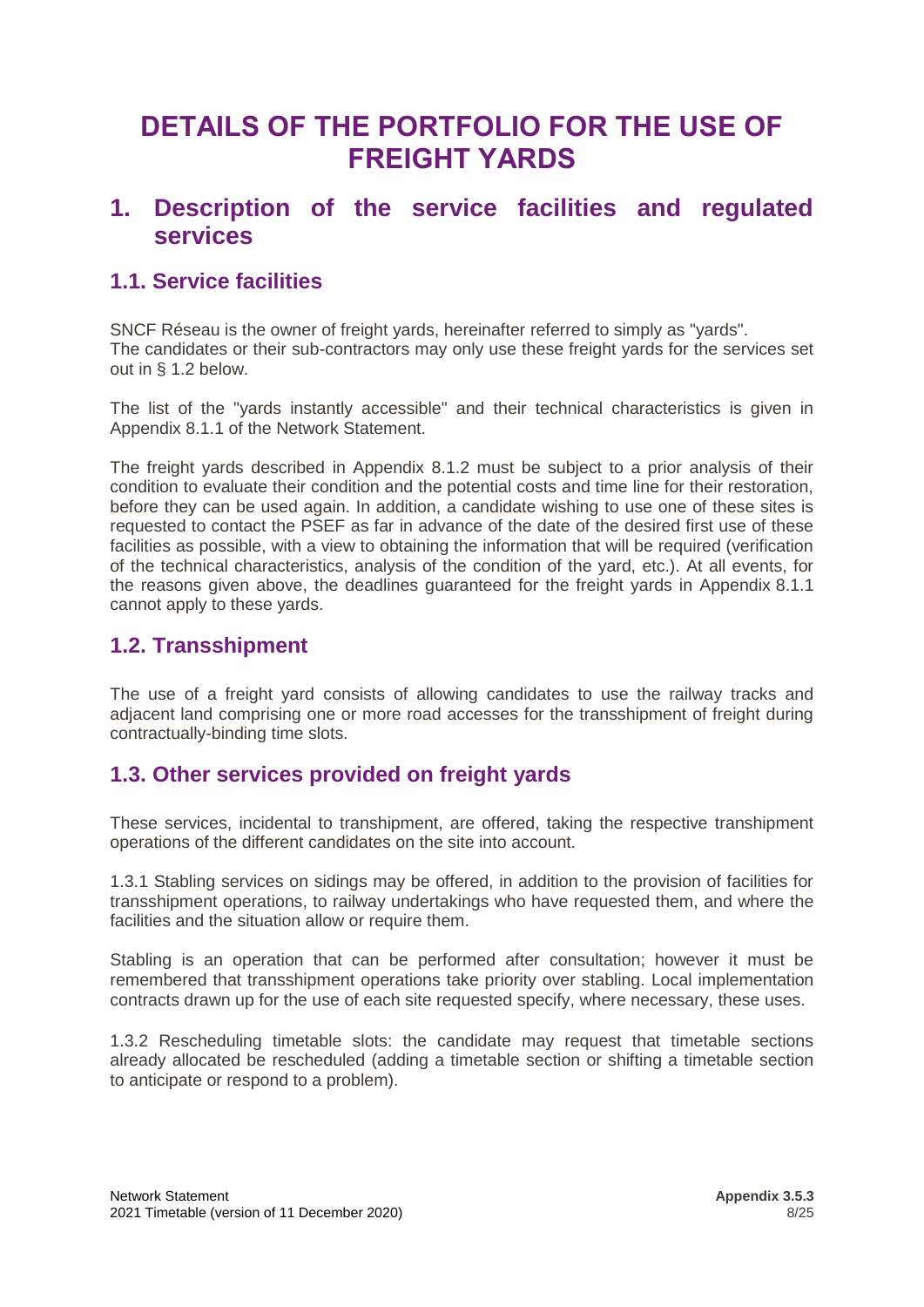### <span id="page-8-0"></span>**2. Conditions for the provision of yards by SNCF Réseau to candidates**

Access to the yards' facilities is subject to the conclusion of a contract, duly signed before the start of the service. This contract is part of the ordering process described in § 3.

### <span id="page-8-1"></span>**2.1. Contract conditions between the candidate and SNCF Réseau**

The contractual framework allowing a candidate to access the freight yards of a given site is made up of a national contract and a local contract. Before any entry to a site, the candidate must have returned the signed national contract and the local implementation contract for the site in question to the PSEF.

In the event of entry or use of SNCF Réseau's facilities without regular authorisation (i.e. contract in force or prior written authorisation in case of emergency), the offender is liable to prosecution and penal sanctions of six (6) months imprisonment and a fine of  $\epsilon$  3,750 pursuant to Article L.2242-4 of the Transport Code, and in particular under the provisions of paragraph 5 which prohibit: "*the entering, running on or standing on those parts of the*  railway or its dependencies which are not assigned to public traffic without regular *authorisation [...]*".

The contract (consisting of the national contract and one or more local contracts) includes appendices and operational and/or technical documents which are provided on registration.

Before first entering the site, the candidate, accompanied by SNCF Réseau shall take part in:

- an introductory visit to the site, during which a Prior Joint Inspection can be carried out. At the request of the candidate, the prior visit may be carried out before he files his formal request for the use of the facilities. The local contract is then modified correspondingly,
- the establishment of a joint entry inventory.

During the introductory visit, SNCF Réseau and the candidate shall inform each other of all the information relevant to the performance of the services (specific requirements of the candidate, name of the candidate's contact persons, site opening hours, etc.) and to risk prevention. The SNCF Réseau representative shall communicate all of the operational and/or technical documents, including the local operating document valid for the site, ensuring the safe use of the SNCF Réseau facilities and equipment.

In accordance with the co-activity rules, a prevention plan will be drawn up by the Parties.

If the contract is renewed and the operating conditions of the site or the candidate production processes are not changed, it is not necessary to perform a new risk analysis. The parties undertake to inform each other of any such changes.

The candidate undertakes to inform SNCF Réseau immediately of the use of any service providers or sub-contractors that may access the yards and to usefully involve them in the risk analysis process (site visit, exchanges regarding the processes, provision of documents, etc.).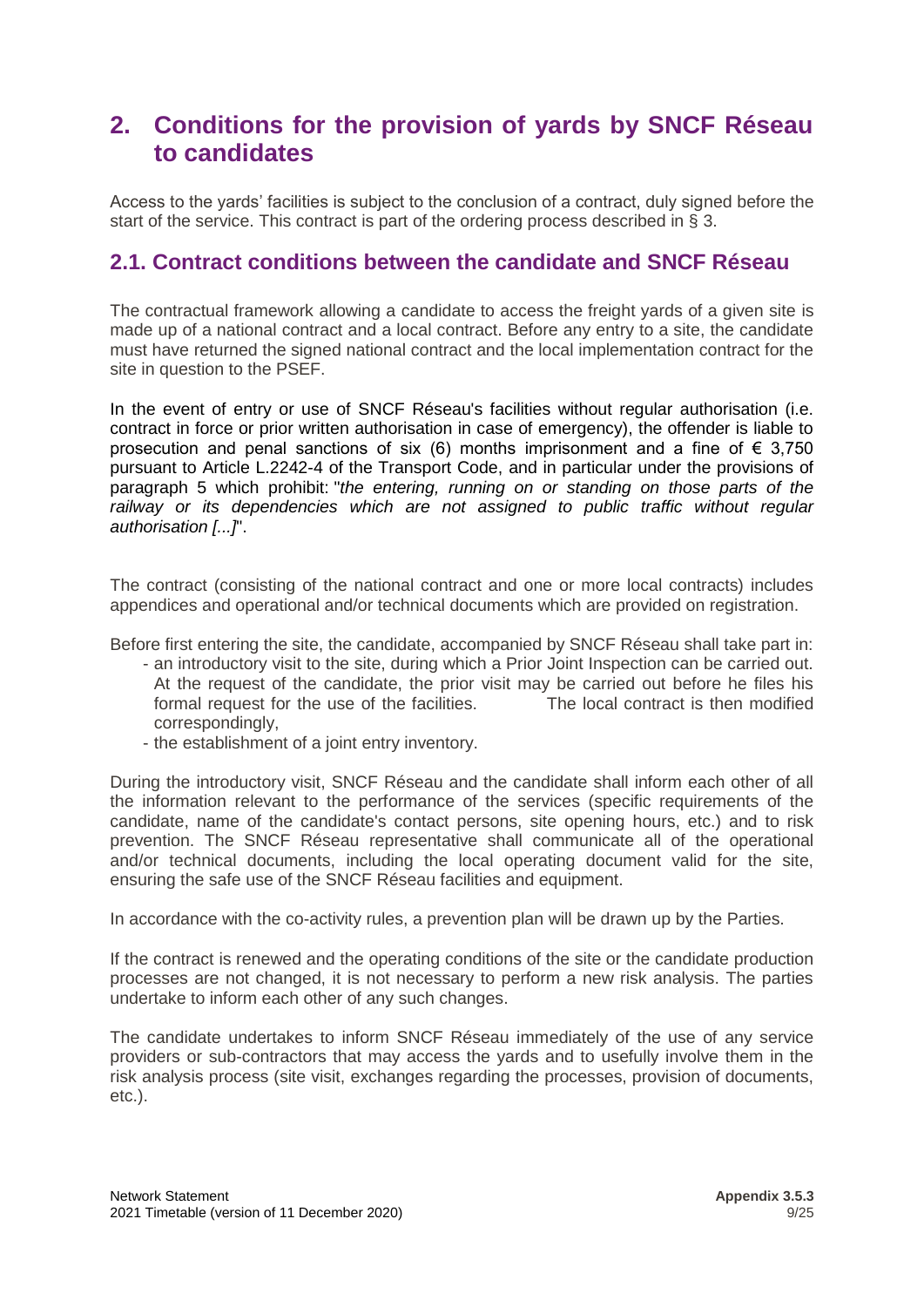### <span id="page-9-0"></span>**2.2. Conditions of use**

On the site, the candidate shall be obliged and shall oblige any service providers, subcontractors or customers likely to access the yards to comply with the regulatory provisions in force and with all safety documents that apply to the facility. As a result, the candidate shall be obliged to inform them of all relevant information before they begin operation on the yards.

The candidate undertakes to respect the timetable sections allocated or the scheduling mechanisms provided for in the contract. At the end of each period for which the yards are provided, no property used by the candidate (and/or by any service providers, subcontractors or customers likely to access the yards) may be left on the yards.

The candidate undertakes to use the yards that are subject to the contract in such a way that they only withstand normal wear in relation to the activity performed. If deterioration is noticed for which the candidate or any company or person operating on the yard on its behalf is liable, the work to restore the yard to its original condition shall be invoiced to the candidate, after providing it with suitable notice.

In an emergency, particularly in the event of an accident or any kind of failure meaning that the yards are temporarily out of use or for any other incident temporarily preventing their use under normal safety conditions, SNCF Réseau may forbid the use of the yards, without notice, for the time required to restore their working condition or until the event halting road or rail operations has been resolved. SNCF Réseau shall notify the candidate of this state of affairs and in such cases, shall do its utmost to offer a replacement solution to the candidate where this is possible.

## <span id="page-9-1"></span>**3. Conditions for ordering the service**

The language applicable for all dealings or contact, whether written or oral, shall be French. In particular, documents exchanged between the candidate and SNCF Réseau must be written in French, and where required, in the format(s) requested by SNCF Réseau.

### <span id="page-9-2"></span>**3.1 Two stages of ordering**

The service is ordered in two stages:

- Signature of the national contract,
- Signature of a local implementation contract.

#### **Conditions for signing the national contract**

The request can be made at any time and at the latest, at the same time as the first request for a local implementation contract for the timetable (see § 2 of the order process below). In order to do this, the candidate must:

- 1) inform the PSEF in writing (letter, email, etc.) of the subject of the request ("request for a national contract for the use of freight yards") and provide all data or information relevant to its processing, such as the information indicated on the memorandum available on the PSEF website [\(http://psef.sncf-reseau.fr/\)](http://psef.sncf-reseau.fr/);
- 2) keep the acknowledgement of receipt from PSEF (sent as an email) confirming that the request has been registered and/or, where necessary, provide any additional information required by the PSEF to ensure the request is correctly processed;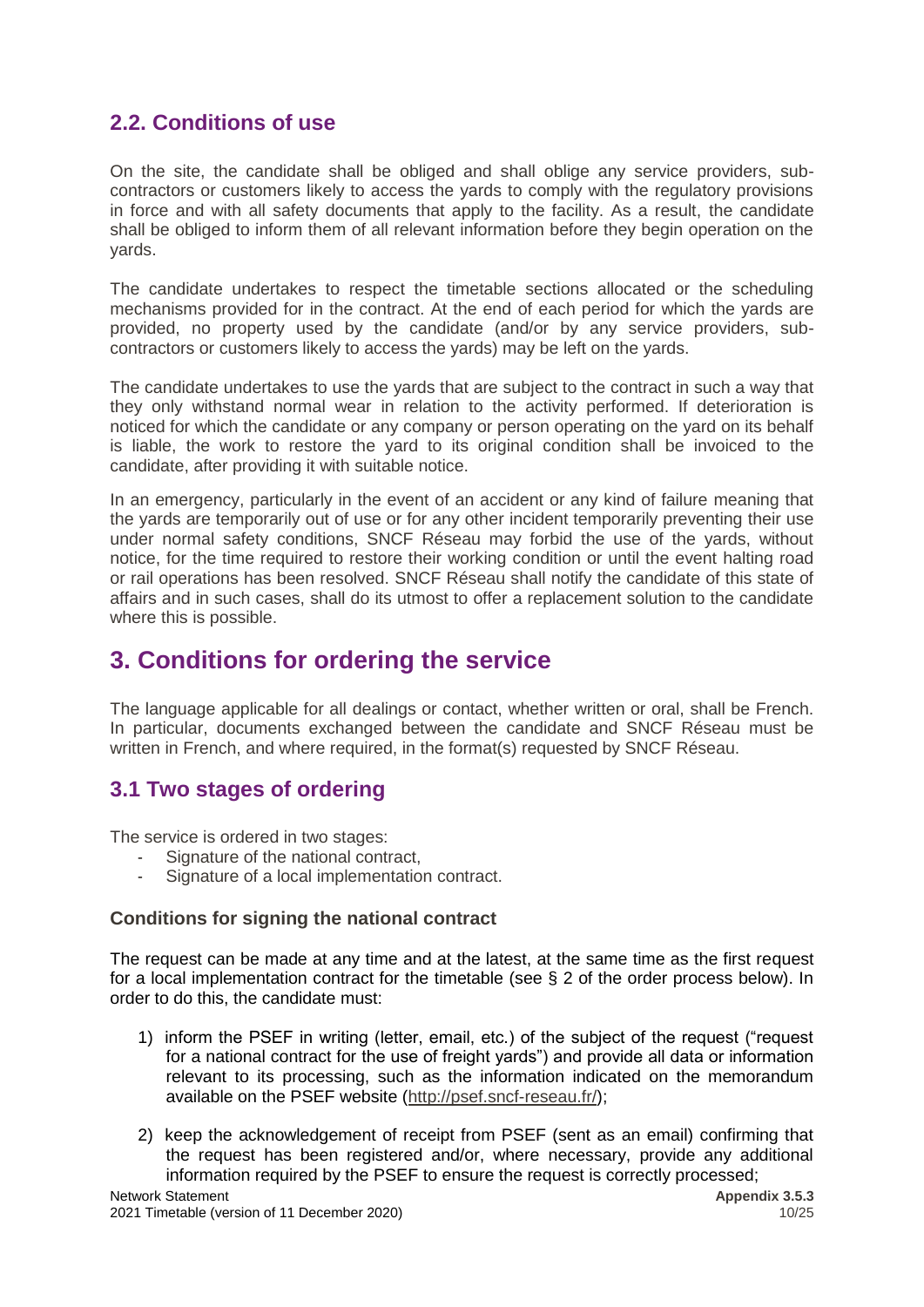3) validate its request by returning the signed national contract to the PSEF within one month of receipt, for which the PSEF will have previously sent out a draft stipulating the conditions for the organisation and performance of the service for the use of the facilities concerned.

#### **Conditions for signing the local implementation contract**

Any candidate's request for use of facilities is made by submitting an order form, correctly filled in, to the PSEF (provided as an appendix to the national contract or available on the PSEF website). It is necessary to make a request for each site.

Every order form received is subject to a special study by the services of SNCF Réseau, generating a period of investigation before the draft contract is sent by the PSEF to the candidate. The request shall be processed within a period of one (1) month.

Once the order has been processed by the PSEF, a local implementation contract is sent out to the candidate. The candidate has one (1) month from the date of dispatch of this document to return the local implementation contract to the PSEF by RLAR. If this does not happen, the facilities in the order shall be considered available and may be reserved by other candidates.

#### **Confidentiality with regard to negotiations**

The SNCF Réseau staff responsible for processing requests for services and their performance comply with the confidential nature of information of an industrial or commercial nature that they receive from the candidate. Moreover, this obligation has been hardened. On the 25<sup>th</sup> of April 2017, SNCF Réseau adopted and implemented a confidential information management plan, in accordance with the French Decree No. 2015-139 of 10 February 2015 on the confidential nature of data held by the railway infrastructure manager and on the ethics committee for the rail transport system.

Conversely, the same requirement is imposed on the candidate which would have to be familiar with information of the same nature.

However, if a candidate wishes to formally cover its pre-contractual exchanges with the PSEF, it may ask the PSEF to sign a confidentiality agreement.

### <span id="page-10-0"></span>**3.2. Type of offer**

Depending on the requirements of the candidates, two types of offer are put forward:

- **The "confirmed" offer is based on the determination of timetable day(s) and time slots** confirmed as allocated to the candidate once the contract has taken effect. The latter timetable sections can be adapted (shifted, added) upon request from the candidate subject to the availability of the facility,
- the "open" offer is based on the candidate having the option to request the use of yards three (3) working days in advance, but with no guarantee that these yards will be available on the requested date (a maximum of 10 timetable sections per month).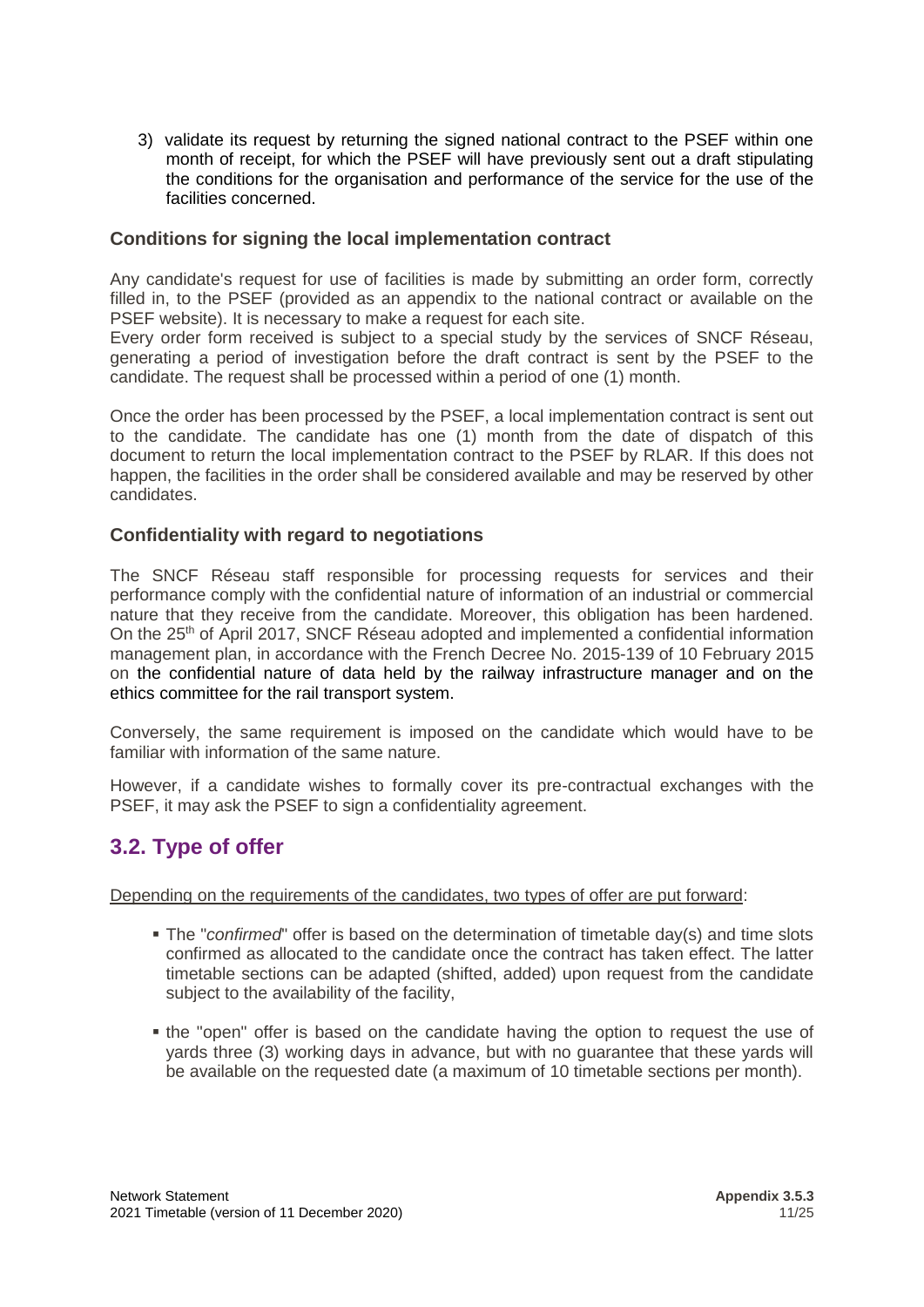### <span id="page-11-0"></span>**3.3. Ordering process**

#### **1. Registering a candidate's request for a national contract by SNCF Réseau (PSEF)**

The candidate shall send its request for a national contract to the PSEF by any means using *the model order form* available on the PSEF website, with the list of the elements required by SNCF Réseau to process the request. The national contract shall be sent within five (5) working days and the candidate has one (1) month to sign and return it.

#### **2. Registering a candidate's request for a location implementation contract by SNCF Réseau (PSEF)**

The candidate shall send its request for a local implementation contract to the PSEF using *the order form appended to the local contract*, with the list of the elements required by SNCF Réseau to process the request. The PSEF registers the request once its completeness has been verified.

*N.B.: This step maybe performed at the same time as step 1.*

#### **3. Contract offer from SNCF Réseau (PSEF) to the candidate**

The PSEF shall send the candidate *a draft local contract* within a maximum of one (1) month.

#### **4. Signature of the contract by the candidate**

From the date the draft contract is sent out by SNCF Réseau, the candidate shall have a maximum period of one (1) month to examine and accept this draft. Beyond this date, the offer is no longer valid.

If the candidate accepts the draft contract from SNCF Réseau, it shall return it, dated and signed, to the PSEF. This return must take place at the latest eight (8) calendar days before the intended date of first use.

If there is no signed contract, the candidate shall not be allowed access to the terminal.

**5. Presentation site visit, implementation of the risk analysis process for the site and inventory (joint or otherwise)**

<span id="page-11-1"></span>*N.B.: The facilities visit may, at the request of the candidate, take place before the local contract is ordered.*

#### **6. Performance of the service**

### <span id="page-11-2"></span>**3.4. Contract renewal**

With regard to requests to renew the national contract, it is recommended the BENEFICIARY proceed with their request, where possible, at least three (3) months before the date on which the contract expires, in order to ensure that their file is processed.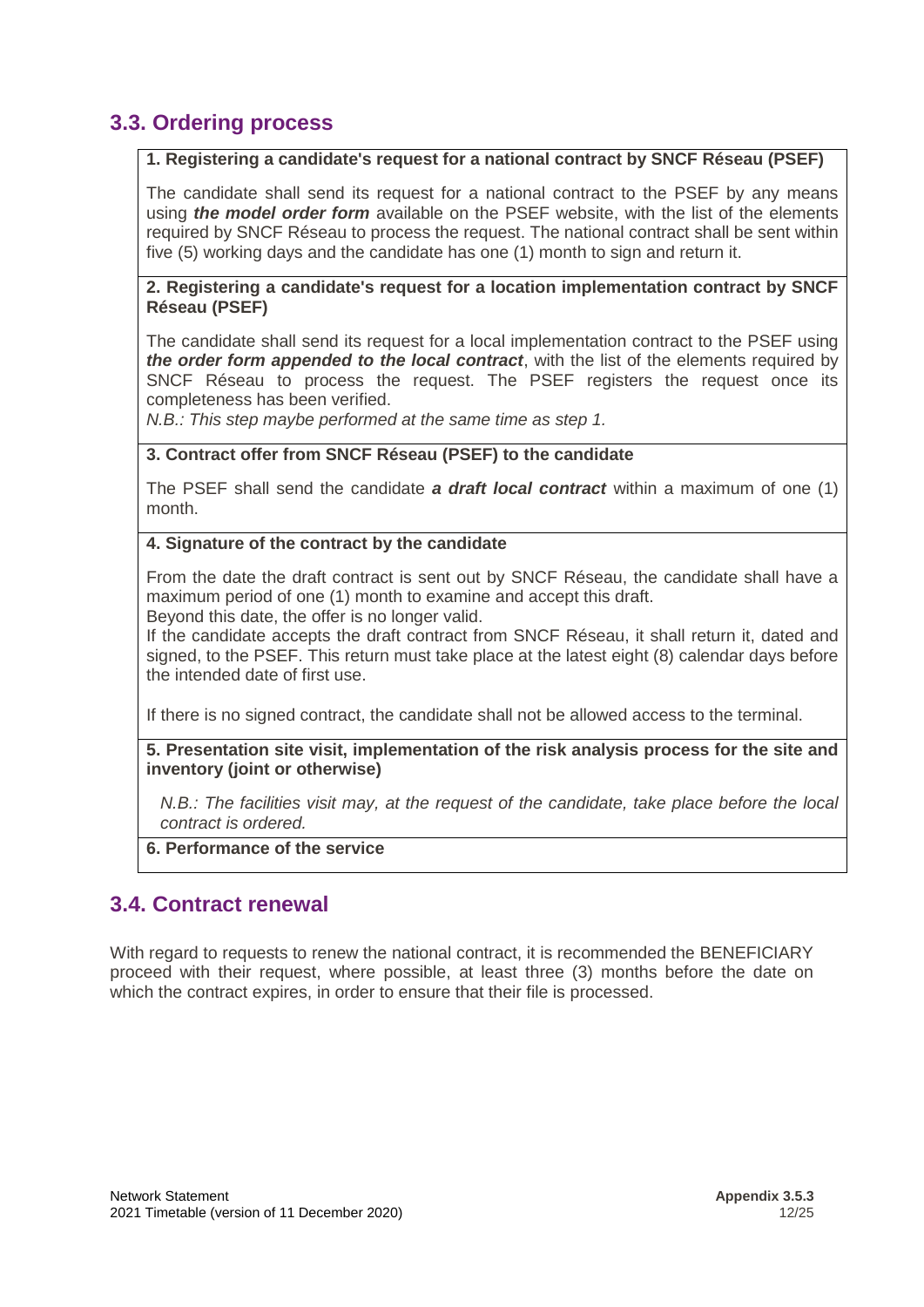<span id="page-12-0"></span>**APPENDIX**



## <span id="page-12-1"></span>**2021 NATIONAL CONTRACT FOR THE USE OF FREIGHT YARDS FOR TRANSSHIPMENT OPERATIONS** *(following page)*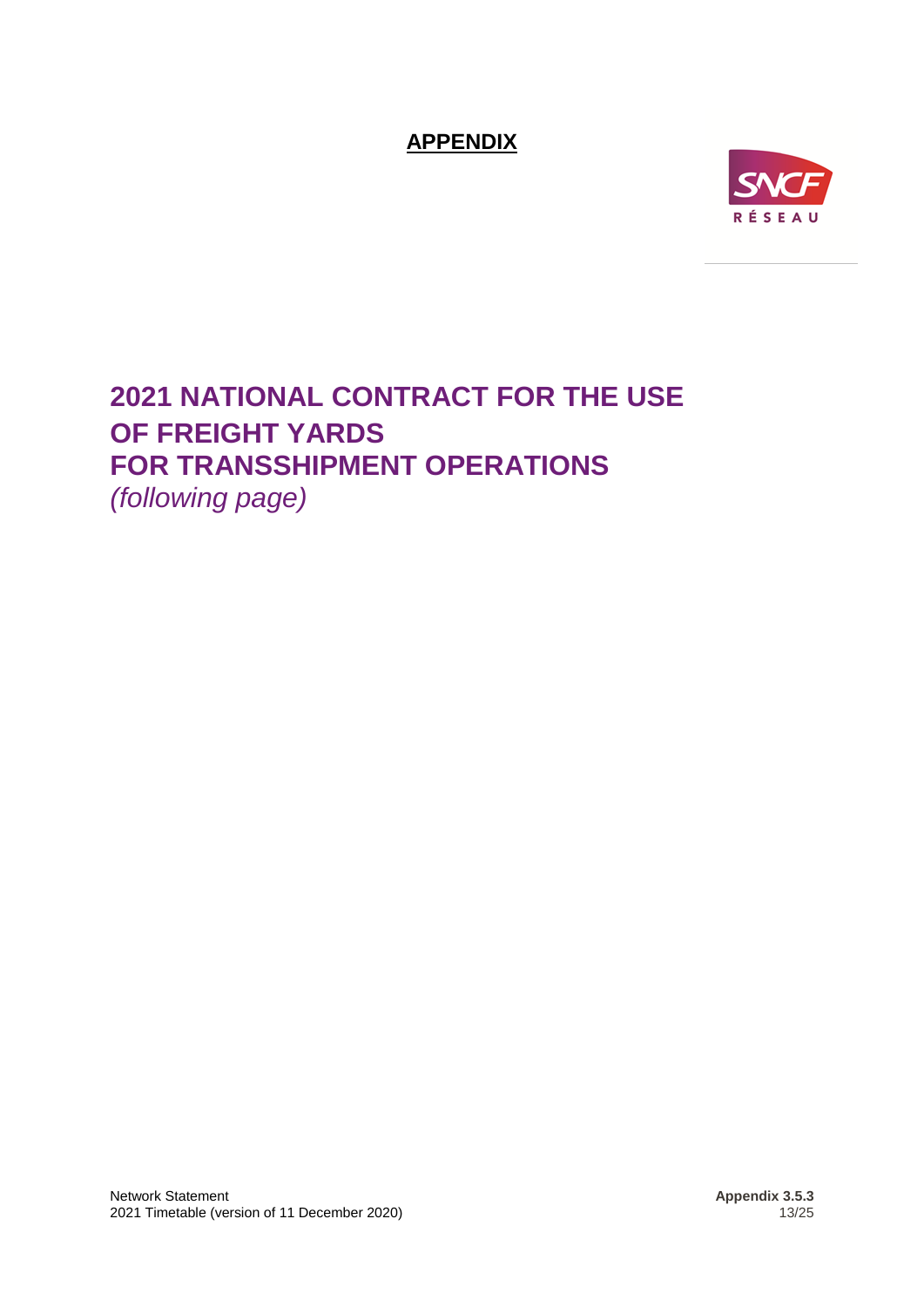

# **2021 NATIONAL CONTRACT FOR THE USE OF FREIGHT YARDS FOR TRANSSHIPMENT OPERATIONS**

*PSEF reference:*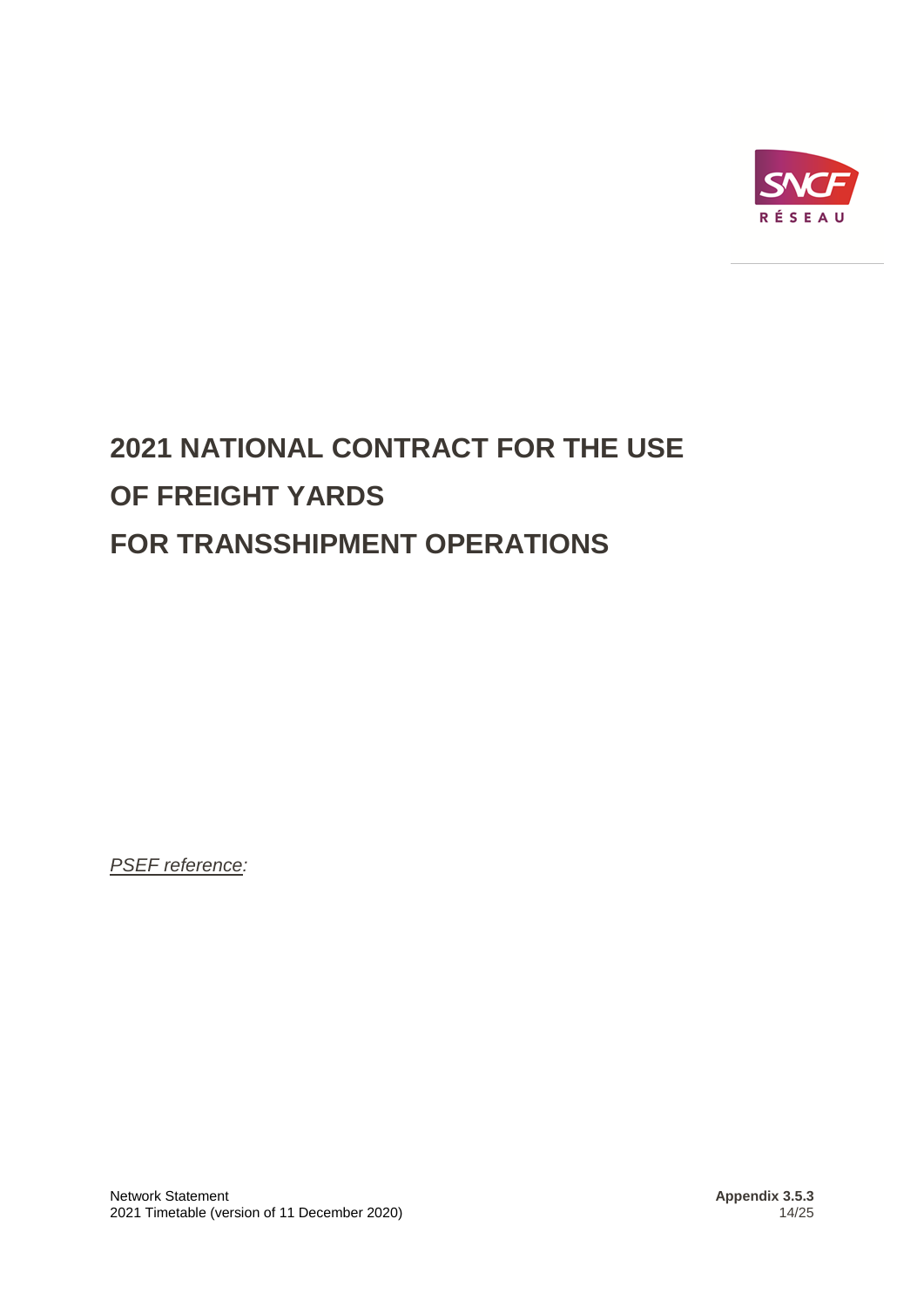#### BETWEEN THE UNDERSIGNED:

**SNCF Réseau SA**, limited liability company with share capital of five million euros, entered on the trade and companies register under number 412 280 737, with registered office at 15- 17 rue Jean-Philippe Rameau, CS 80001, 93418 LA PLAINE SAINT DENIS Cedex, represented by Jean LORIN, PSEF Director, duly authorised for the purposes hereof,

Hereinafter referred to as "**SNCF Réseau**",

First party,

#### **AND**

*[company name], .......................................................... with registered headquarters at [address] ................................................................................................................................................. entered on the Trade and Companies Register of [city] ... ,*  $[city]$  *... , under number [number],................ and represented by [name]*, *as [title], ....................*

Hereinafter referred to as **"the candidate",**

Second party,

SNCF Réseau and the BENEFICIARY being hereinafter referred to as "Parties" collectively and a "Party" individually.

#### **FOREWORD**

In order to meet the operational needs of users of the national rail network so as to perform their freight transport activity, SNCF Réseau allows them to use the Freight Yards to conduct operations linked with this activity.

Any use of a Freight Yard whatsoever is governed by the "**Contractual Conditions Common to all Contracts for the Use of Service Facilities**", by this "**National Contract for the Use of Freight Yards**" as well as by "**Local Contracts**" that specify, complete or derogate from the National Contract, where applicable.

This document constitutes the National Contract for the Use of Freight Yards belonging to SNCF Réseau.

SNCF Réseau notes that its choice to sign a contract with the BENEFICIARY was motivated **in light of the rail activity the latter intends to develop in the Freight Yard(s) it was granted use of.** This clearly stated intent of the BENEFICIARY is an essential and determining condition in SNCF Réseau's commitment in its favour.

**UNDER THESE CONDITIONS THE PARTIES HAVE AGREED TO THE FOLLOWING:**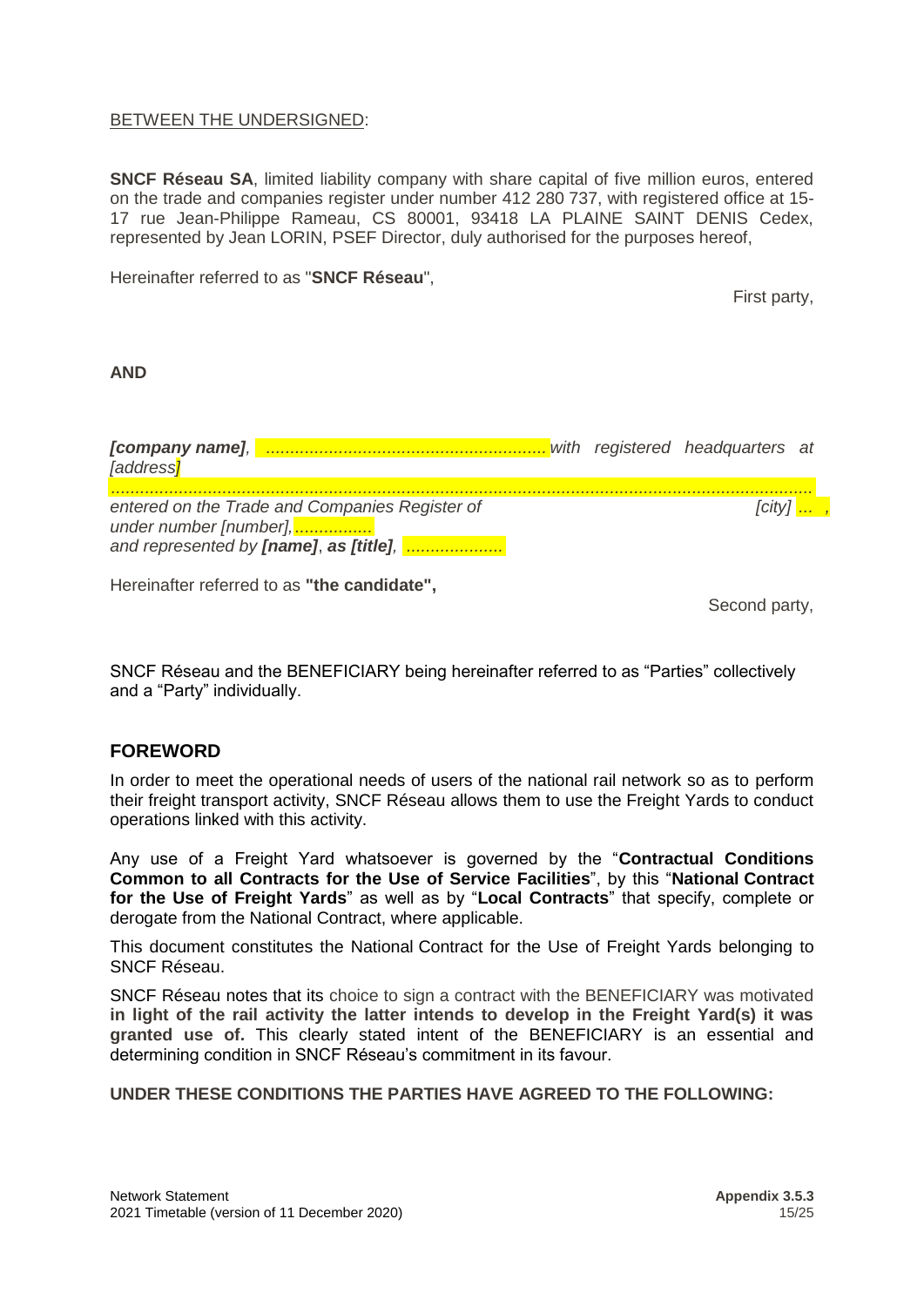#### <span id="page-15-0"></span>**I. GENERAL PROVISIONS**

#### <span id="page-15-1"></span>**1. Definitions**

The terms used in this National Contract are defined in the Common Contractual Conditions. These are completed by:

**Contract for the use of a transhipment facility**: all the rules regulating the use of an SNCF Réseau freight yard by a candidate, as defined in Article 3 of these conditions.

**Local Contract**: contract for the use of transshipment facilities pursuant to this document and applicable on a given site. Its validity may not exceed the validity of this national contract.

**Freight yards**: SNCF Réseau freight yards listed and described in the Network Statement in force, characterised by one or more tracks located within the grounds of the site, together with adjacent areas and the access to them.

**Local operating document**: local document produced and managed by the operator of the site, specifying, for this site, the SNCF Réseau facilities available and their characteristics and the local conditions.

**DUNE** : Customer portal for the reservation of freight yards.

**Working days**: Monday to Friday, excluding French national holidays.

**Plateforme de Services aux Entreprises Ferroviaires (Service Platform for Railway Undertakings)** or **PSEF**: body, within SNCF Réseau, responsible for the commercialisation of certain services offered in France to railway undertakings and candidates, excluding services provided in passenger stations.

#### <span id="page-15-2"></span>**2. Purpose**

This National Contract aims to allow the candidate to use the facilities made available for transshipment as defined in § 6.1 of this Contract, the implementation framework of which is provided in Appendix 3.5.3 to the Network Statement in force, and a copy of which is held by the candidate.

Rolling stock stabling uses may also be offered, in addition to the transshipment service, to candidates who have requested them, where the facilities and the situation allow or required them. The Local Contracts drawn up for the use of each site requested shall specify these uses, where necessary.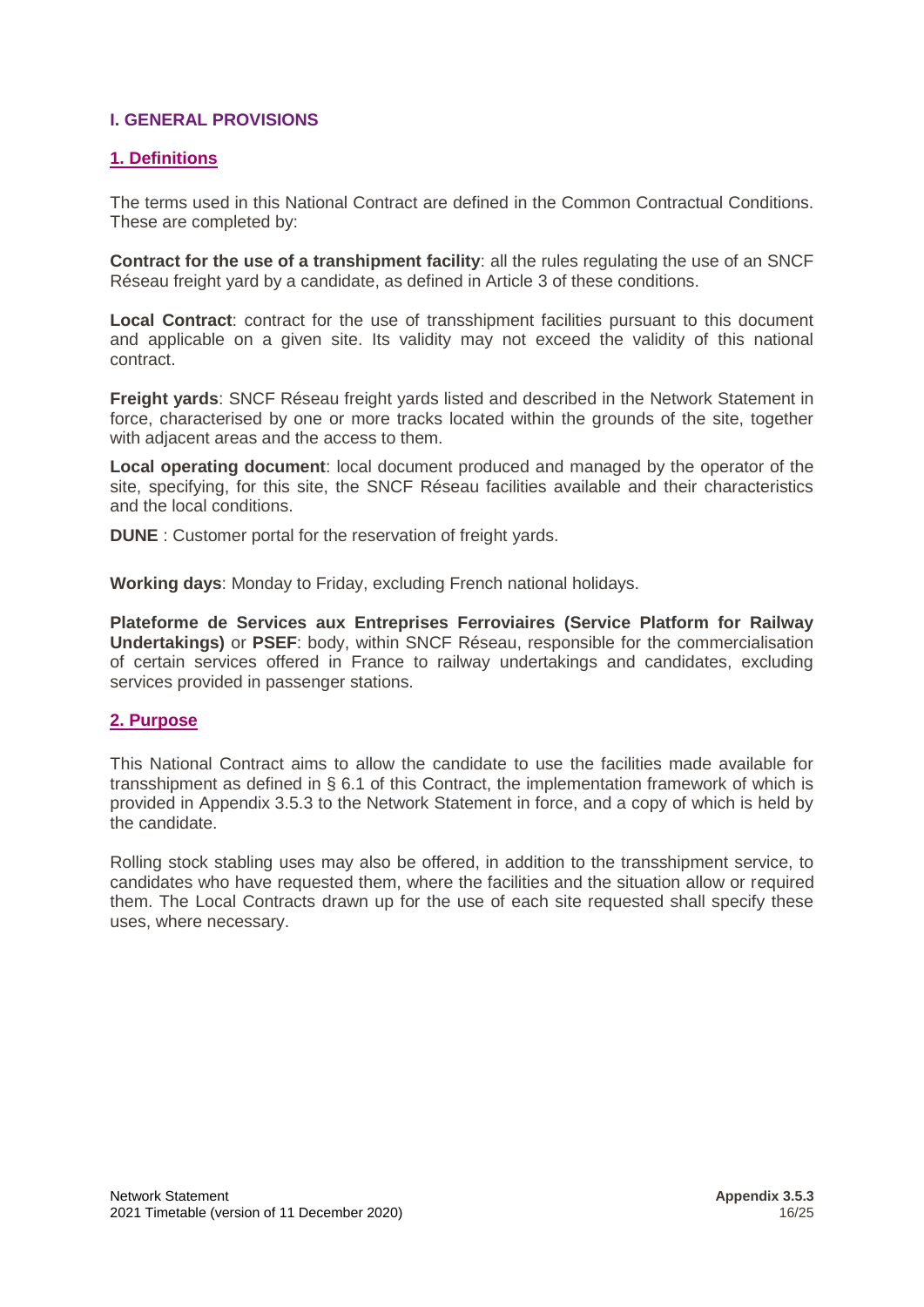#### <span id="page-16-0"></span>**3. Applicable documents**

The use of a freight yard is regulated, in decreasing order of priority, by:

- 1. the Network Statement in force, and specifically Appendix 3.5.3 "Use of freight yards";
- 2. the Common Contractual Conditions;
- 3. this contract and its appendices (which make up the national umbrella contract);
- 4. the local implementation contract and its appendices;
- 5. the local operating document and where necessary, the prevention plan;
- 6. any technical documents.

Any reference to the contract for the use of a transshipment facility is understood as referring to all of the documents listed above.

The version of this contract signed by the parties (for the documents requiring signatures) takes priority over all of the documents and correspondence previously exchanged between the parties.

#### <span id="page-16-1"></span>**4. Scope of application**

This document is a national contract applicable for all the facilities listed in Appendices 8.1.1 and 8.1.2 of the Network Statement in force.

#### <span id="page-16-2"></span>**5. Documentation and Information**

The contact details of the PSEF are:

- Tel.:  $+33980980329$
- PSEF e-mail address: [services.psef@sncf.fr;](mailto:services.psef@sncf.fr)
	-
- Address:

#### 12, rue Jean-Philippe RAMEAU CS 80001 93212 LA PLAINE SAINT DENIS Cedex

*Contact details of the accredited or authorised person in charge of the national contract and local contracts on behalf of the applicant:*

- *surname:.......................................................................................................................*
- *address: .......................................................................................................................*
- *e-mail address:*
- *tel.:* ...................................................................................................................

#### <span id="page-16-3"></span>**6. Identification of the services**

The service of providing a freight yard for transhipment purposes consists of allowing the candidate to use one (or more) track(s), the adjacent land required for transhipment and its road access in order to move from rail transport to road transport and vice versa.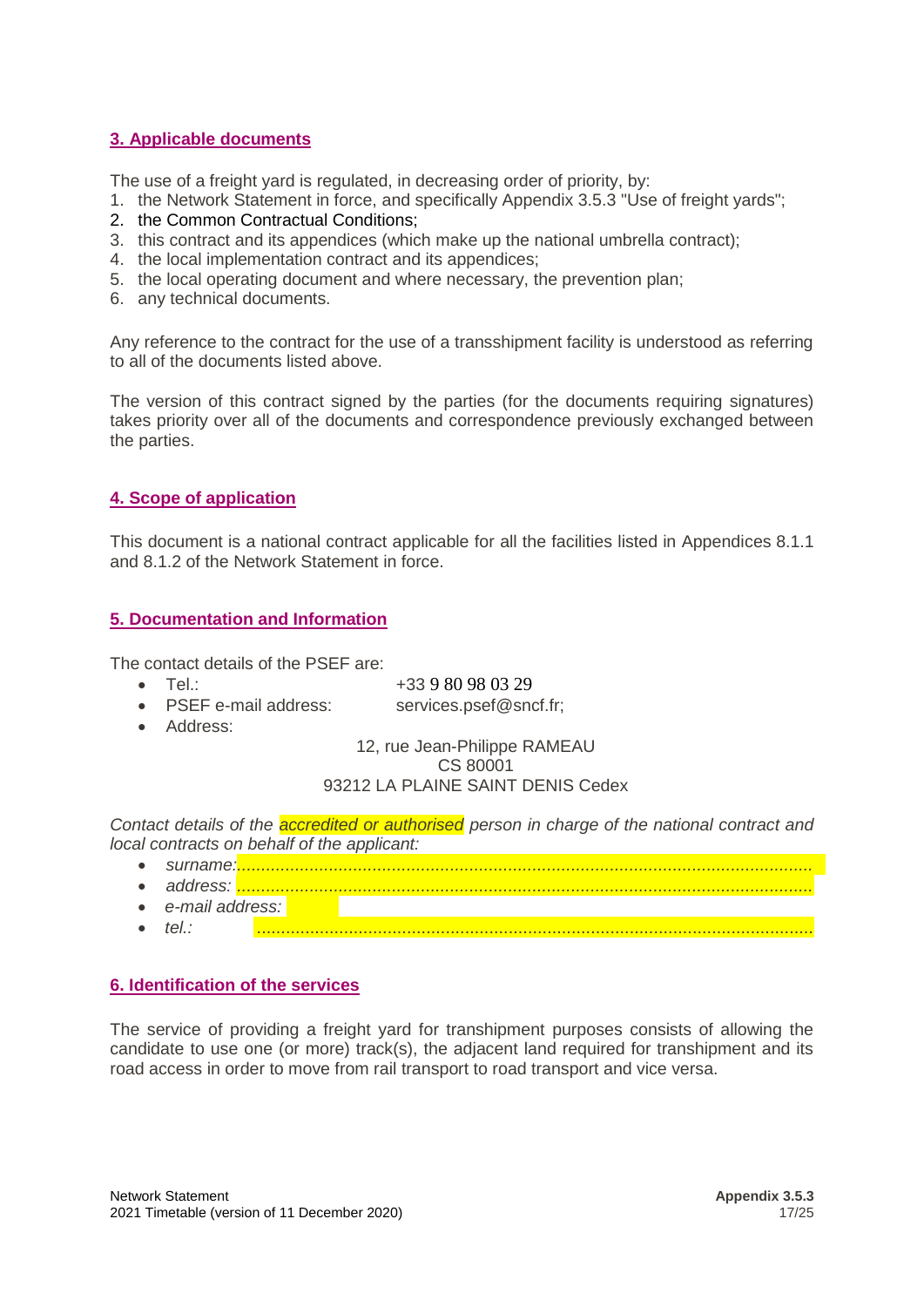#### <span id="page-17-0"></span>**7. Conditions for operating the facilities**

Only the candidate is authorised to access the facilities subject to a local contract. However and by way of derogation, any sub-contractors, agents or representatives of the candidate may access the facilities under its liability.

The candidate shall be obliged and shall oblige any service providers, sub-contractors or customers likely to access the facilities to comply with the regulatory provisions in force and with the local operating document.

Under this contract, all storage of equipment or freight is forbidden on SNCF Réseau premises, excluding for the time strictly required for the transshipment operation recorded in the definition of the timetable sections. The candidate and/or its possible service providers, sub-contractors or customers are under no circumstances authorised to implement work, construction or facilities on SNCF Réseau premises under this contract. If the candidate should be obliged by law (in particular by labour laws) to provide facilities for its staff close to the facilities under the contract, it shall approach the PSEF to examine the options to meet these requirements.

SNCF Réseau additionally offers the services for scheduling/rescheduling and management of problems described in § 6.2.

#### <span id="page-17-1"></span>**8. Provisions prior to access to the facilities**

Before any access, the candidate must submit an order to the PSEF for the use of each facility desired using the order form (available on the PSEF website). It is necessary to submit an order for each site. Orders received in any format other than the order form or incomplete orders shall not be processed. Once the order has been processed by the PSEF, a local contract is sent out to the candidate. The candidate has one (1) month from the date of dispatch of this document to return it to the PSEF by RLAR. If this does not happen, the facilities subject to the draft local contract submitted shall be considered available and may be reserved by other candidates.

Once the local contract has been signed and returned, and before any access to the facilities of a site, the candidate must be presented the facilities on the site by SNCF Réseau. During the presentation site visit, a joint prior inspection may be performed.

A prevention plan is drawn up if, over and above the safety rules set out in this technical and/or operational documentation, special measures need to be taken specifically to handle conflicting hazards associated with the activity of SNCF Réseau staff on the site.

The candidate may only access the facilities subject to a local contract once the prevention plan, where required, has been drawn up and signed.

The candidate may only access the facilities once the local operating document for the site has been handed over to it and a receipt has been issued.

However, if the local contract is renewed immediately and the operating conditions of the site or the candidate's production processes are not changed, the candidate shall be able to use the facilities without requiring another site visit or JPI. Derogations from this principle may be incorporated in the local contract at the request of the candidate.

For each facility, the candidate chooses between a "confirmed" offer (reservation of timetable days and time slots set from the moment the local implementation contract is signed, with the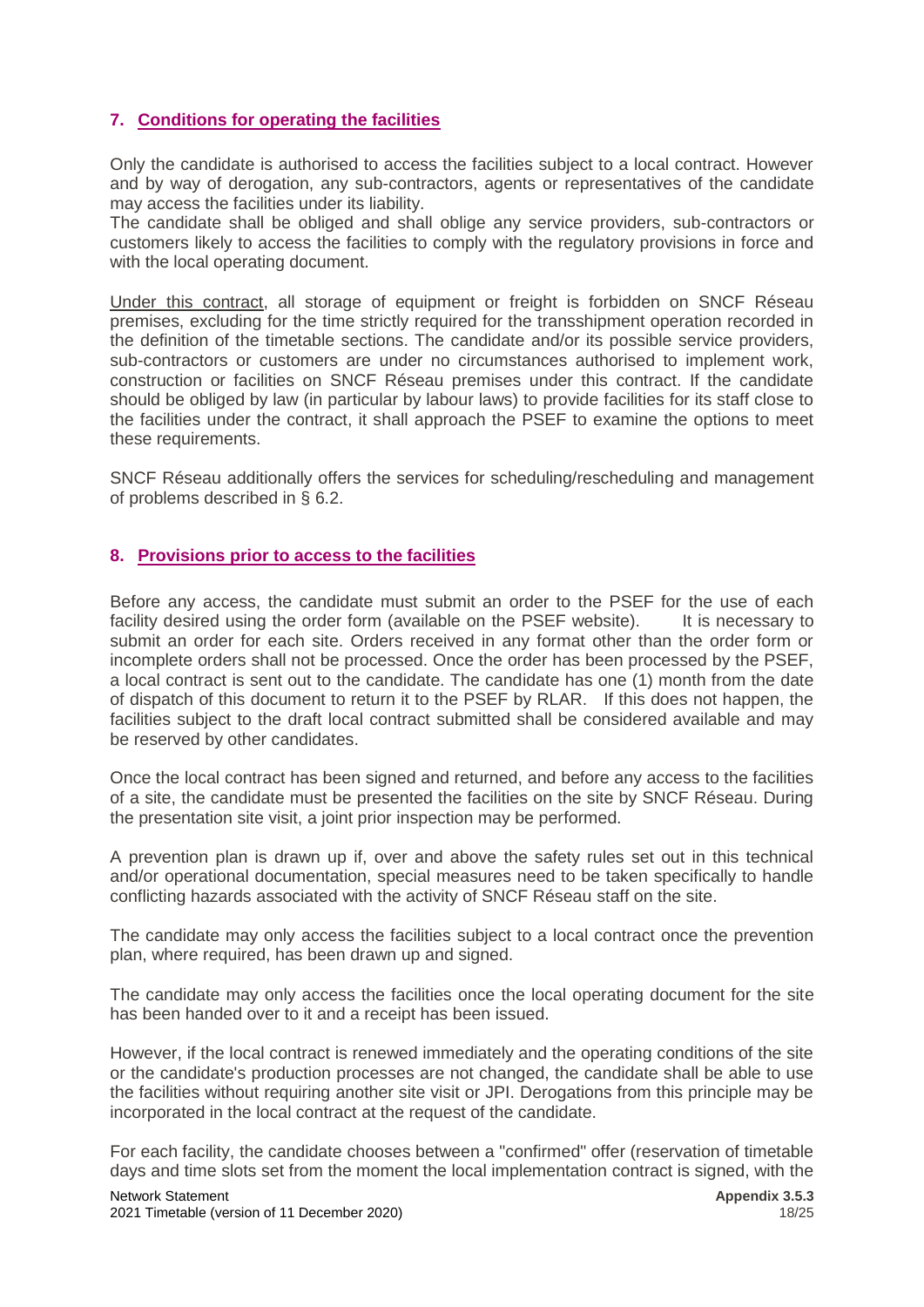option to make changes under certain conditions) and an "open" offer (reservation possible until D-3). This choice is indicated on the local order form and recorded in the local implementation contract for the yard requested.

#### <span id="page-18-0"></span>**9. Scheduling**

▪ *The "confirmed" offer* allows the candidate to reserve the timetable sections for use defined in the local contract, which are then allocated on a confirmed basis and Invoices.

Outside of these reserved timetable sections, the candidate may request the use of the facilities in question either by requesting that a timetable section be shifted or by requesting that the facilities be provided for a timetable section of the same length, limited to ten additional timetable sections each month. The facilities are then made available to the candidate for the requested duration, subject to the prior approval of SNCF Réseau according to the following scheduling process:

The candidate requests a date for the provision of the facilities from the PSEF through [the](mailto:on) DUNE portal with a minimum notice period of three (3) working days before the desired date.

SNCF Réseau examines the request and responds positively or otherwise (depending on the expected availability of the facilities) through the DUNE portal. If the response is positive, the provision is effective and invoiced.

This modification offer is limited to ten timetable sections per month.

▪ *The "open" offer* allows the candidate to wait until three (3) working days in advance before committing. The RU requests the use of a timetable section for the desired facilities according to the following process:

The candidate requests a date for the provision of the facilities from the PSEF through [the](mailto:on) DUNE portal with a minimum notice period of three (3) working days before the desired date.

SNCF Réseau examines the request and responds positively or otherwise (depending on the expected availability of the facilities) through the DUNE portal. If the response is positive, the provision is effective and invoiced.

This offer is limited to ten timetable sections per month.

#### <span id="page-18-1"></span>**10. Duration**

This contract is concluded for one timetable maximum. The local contracts specify the terms for each facility used.

#### <span id="page-18-2"></span>**11. Rates**

The rates for the services are defined in the local contract based on the elements published in Appendix 6.3.1 to the Network Statement in force, with the exception of yards accessible after diagnostics.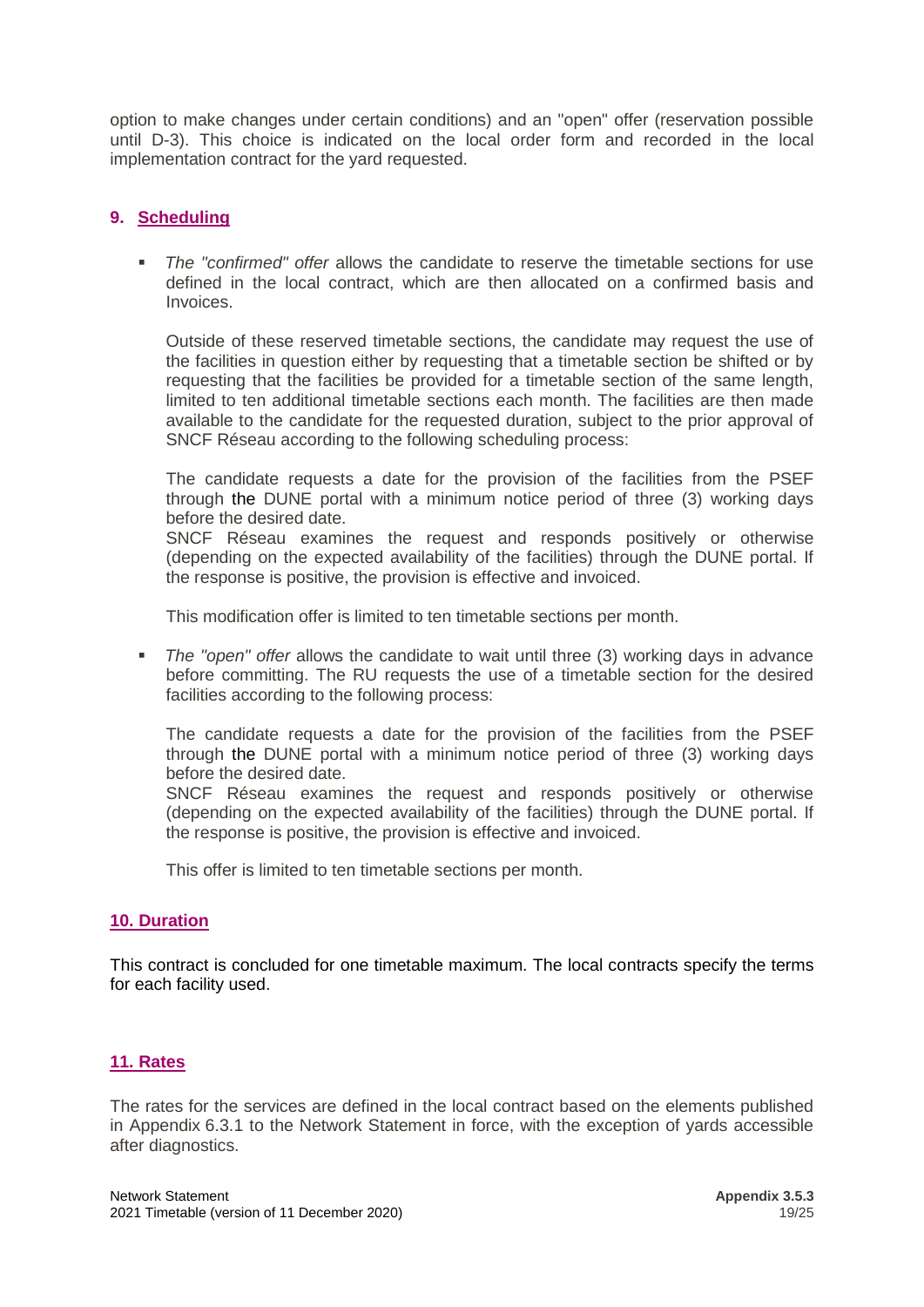#### <span id="page-19-0"></span>**12. Invoicing**

For "confirmed" contracts, the charge is due monthly and in advance, at the beginning of each month throughout the year, starting from the date at which the local implementation contract comes into force. For the period between the date of entry into force and the end of the current calendar month and for the period between the start of the current calendar month and the end of the local implementation contract, the candidate shall settle the basic monthly charge calculated according to the time passed for the portion of the month. In the event that a timetable slot is shifted, additional timetable slots are ordered or problems are handled, this shall be invoiced in arrears.

For "open" contracts, the charge is due monthly and in arrears. If a scheduled timetable section for an open contract or an additional timetable section for a confirmed contract is cancelled more than three (3) working days before the intended implementation date, only the scheduling costs shall be invoiced. If the notice period is less than three (3) days, the timetable section shall be invoiced.

In the context of a local contract containing a confirmed section and an open section, invoicing is divided up and organised according to the rules specified above. If necessary, the local implementation contract shall specify this point.

#### <span id="page-19-1"></span>**13. Settlement**

Invoices shall be sent by SNCF Réseau to the following address:

#### **Additional information:**

#### <span id="page-19-2"></span>**14. Transport of dangerous goods and exceptional consignments**

The transport of dangerous goods and exceptional consignments are forbidden on the facilities without the exceptional and formal authorisation of SNCF Réseau. The terms "exceptional consignment" and "dangerous goods" shall be understood in the meaning established in the Network Statement in force.

#### <span id="page-19-3"></span>**15. Entry into force and duration**

#### *Entry into force*

- Either from the first day of the timetable considered if signed before that date.
- Or from the signature date if signed after the first day of the timetable considered.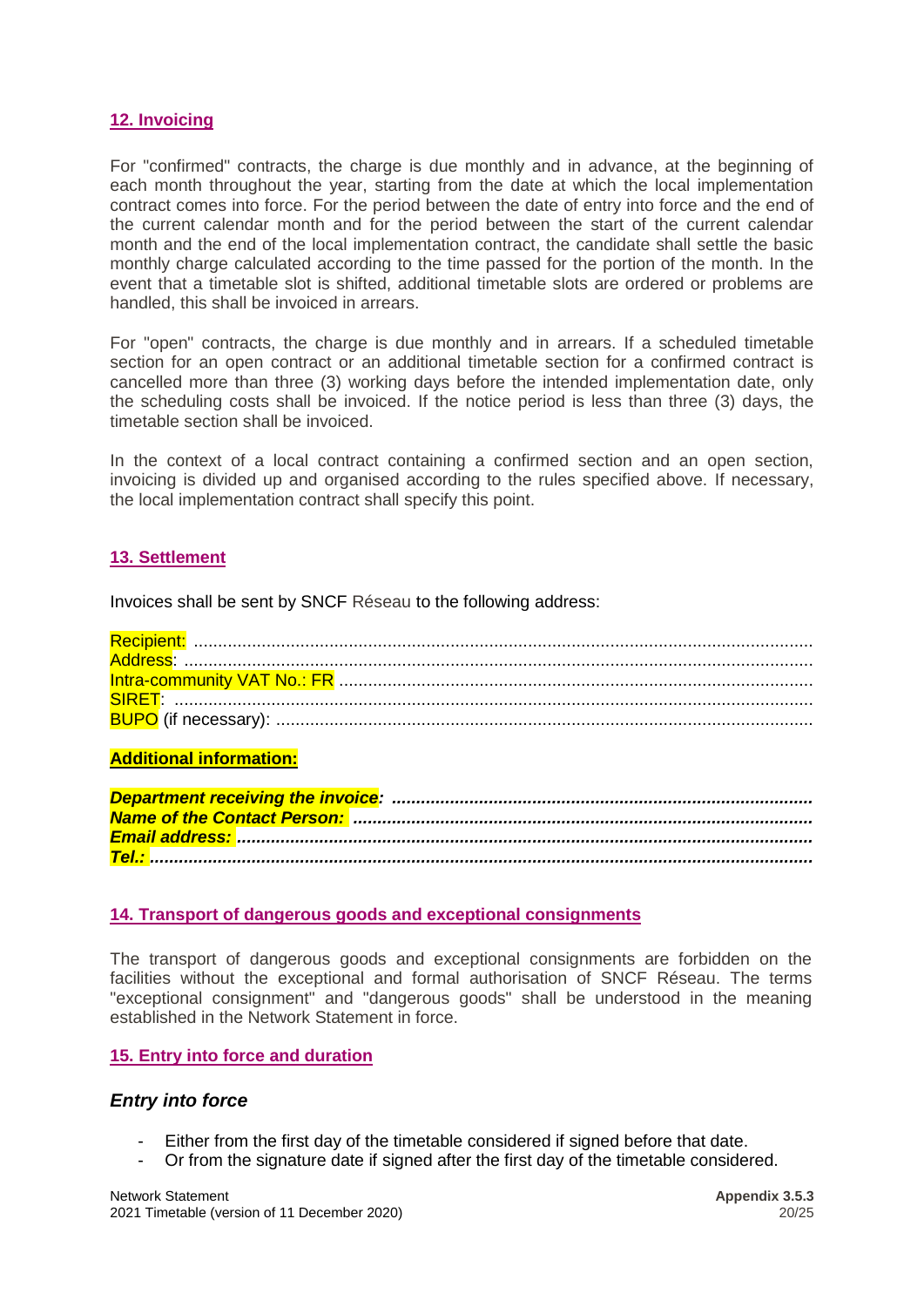#### *End*

- On the last day of the timetable considered.

Signed in ................................, on .................................

in two original copies, initialled on each page.

| For SNCF RÉSEAU      | For the Railway Undertaking |
|----------------------|-----------------------------|
| <b>Jean LORIN</b>    | <b>Name</b>                 |
| <b>PSEF Director</b> | <b>Position</b>             |
| <b>Seal</b>          | Seal                        |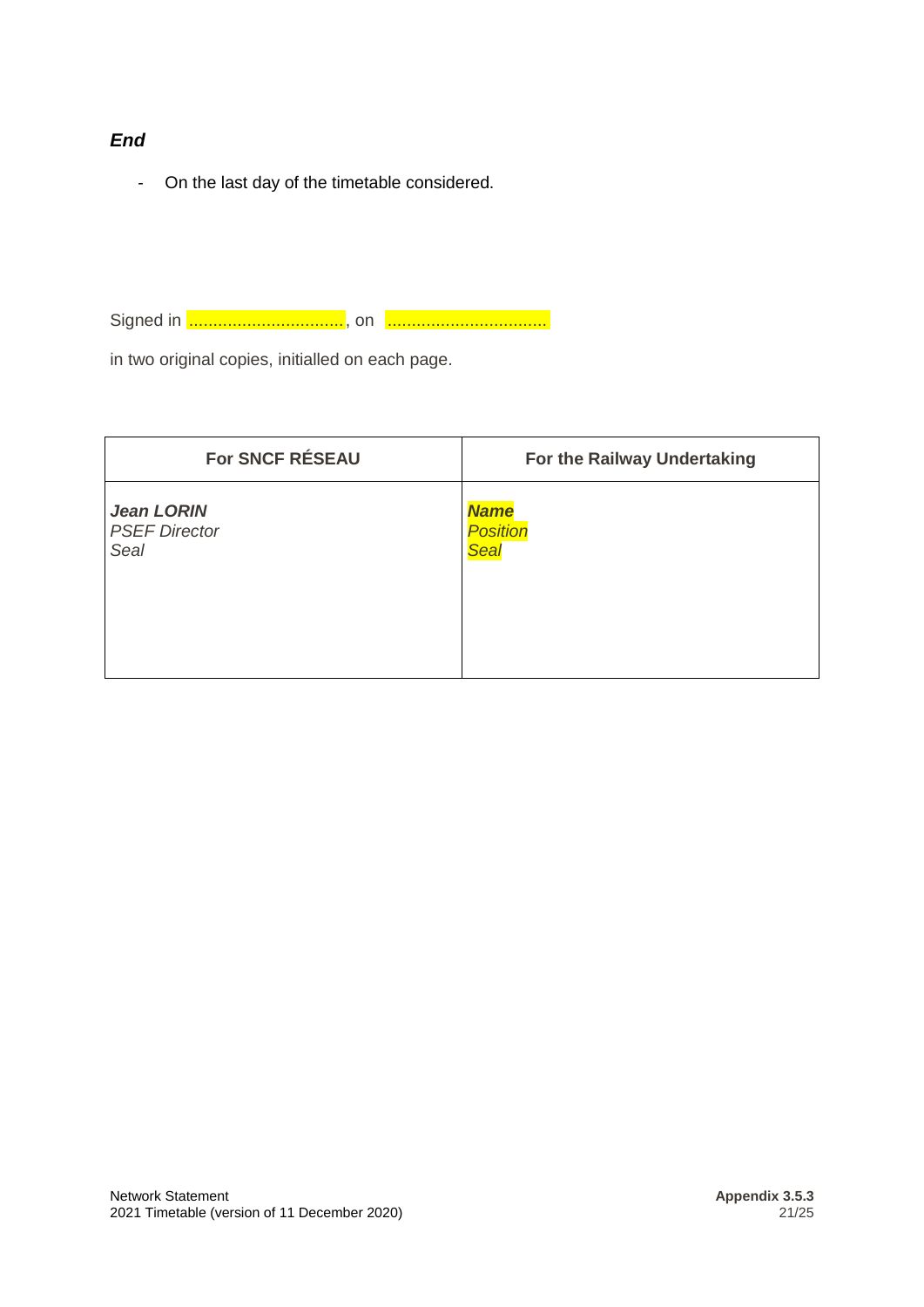## **APPENDIX 1:**

## **LOCAL ORDER FORM**

<span id="page-21-1"></span><span id="page-21-0"></span>*Available on the PSEF website and as a blank printable version [\(http://www.psef.sncf-reseau.fr/pages/bons-de-commande\)](http://www.psef.sncf-reseau.fr/pages/bons-de-commande)*

### **APPENDIX 2:**

## <span id="page-21-3"></span><span id="page-21-2"></span>**CONTACT DETAILS FOR THE CONTACT PERSONS APPOINTED BY THE TWO PARTIES FOR THE CONTRACT**

### **CANDIDATE**

| <b>Bodies/Addresses</b> | <b>Name/Job title</b> | <b>Contact details</b> |
|-------------------------|-----------------------|------------------------|
|                         |                       |                        |
|                         |                       |                        |
|                         |                       |                        |
|                         |                       |                        |
|                         |                       |                        |

## **SNCF RÉSEAU**

| <b>Plateforme de Services aux</b><br><b>Entreprises Ferroviaires</b><br>(PSEF)<br>12, rue Jean-Philippe<br><b>RAMEAU</b><br>CS 80001<br>93212 LA PLAINE SAINT<br><b>DENIS Cedex</b> | <b>PSEF</b><br>(open 8 am to 5 pm from Monday to Friday,<br>excluding French national holidays) | +33 9 80 98 03 29<br>services.psef@sncf.fr |
|-------------------------------------------------------------------------------------------------------------------------------------------------------------------------------------|-------------------------------------------------------------------------------------------------|--------------------------------------------|
|-------------------------------------------------------------------------------------------------------------------------------------------------------------------------------------|-------------------------------------------------------------------------------------------------|--------------------------------------------|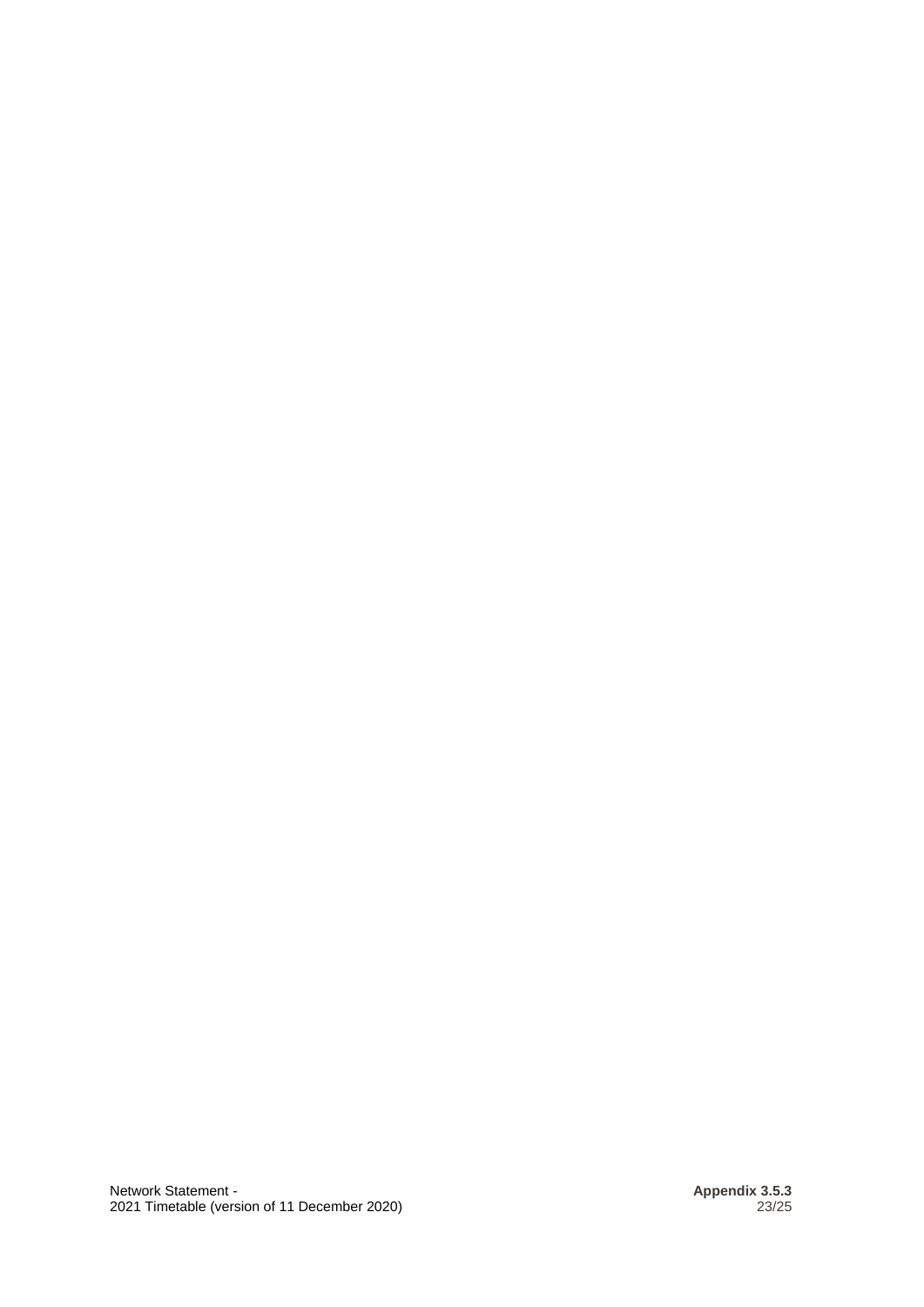### **APPENDIX 3:**

## **SEPA DIRECT DEBIT MANDATE**

<span id="page-23-1"></span><span id="page-23-0"></span>

|                                         | <b>MANDAT de Prélèvement SEPA</b>                                                                                                                                                                                                                                                                                                                                                                                       |
|-----------------------------------------|-------------------------------------------------------------------------------------------------------------------------------------------------------------------------------------------------------------------------------------------------------------------------------------------------------------------------------------------------------------------------------------------------------------------------|
|                                         | R éférence U nique du M andat AAPSF0000000                                                                                                                                                                                                                                                                                                                                                                              |
|                                         | En signant ce formulaire de mandat, vous autorisez (A) {NOM DU CREANCIER} à envoyer des instructions à votre banque pour débiter votre compte, et<br>(B) votre banque à débiter votre compte conformément aux instructions de {NOM DU CREANCIER}.                                                                                                                                                                       |
|                                         | Vous bénéficiez du droit d'être remboursé par votre banque selon les conditions décrites dans la convention que vous avez passée avec elle. Une demande de remboursement doit être présentée : dans les 8<br>semaines suivant la date de débit de votre compte pour un prélèvement autorisé, et vos droits concernant le présent mandat sont expliqués dans un document que vous pouvez obtenir auprès de votre banque. |
| Veuillez compléter les champs marqués * |                                                                                                                                                                                                                                                                                                                                                                                                                         |
| Votre Nom                               |                                                                                                                                                                                                                                                                                                                                                                                                                         |
| Votre adresse                           | Nom / Prénoms du débiteur                                                                                                                                                                                                                                                                                                                                                                                               |
|                                         | Numéro et nom de la rue                                                                                                                                                                                                                                                                                                                                                                                                 |
|                                         | Ville<br>Code Postal                                                                                                                                                                                                                                                                                                                                                                                                    |
|                                         | Pays                                                                                                                                                                                                                                                                                                                                                                                                                    |
| Les coordonnées                         |                                                                                                                                                                                                                                                                                                                                                                                                                         |
| de votre compte                         | Numéro d'identification international du compte bancaire - IBAN (International Bank Account Number)<br>6                                                                                                                                                                                                                                                                                                                |
| Nom du créancier                        | Code international d'identification de votre banque - BIC (Bank Identifier code)<br>SNCF<br>R E S E A U                                                                                                                                                                                                                                                                                                                 |
|                                         | Nom du créancier                                                                                                                                                                                                                                                                                                                                                                                                        |
| LC.S                                    | * IF IR I 6 9 C IM I<br>51<br>119<br>516<br>8<br>Identifiant Créancier SEPA                                                                                                                                                                                                                                                                                                                                             |
|                                         | * 15/17 RUE<br>80001<br>JEAN<br>c s<br>PHILIPPE<br>R A M E A U<br>9<br>Numéro et nom de la rue                                                                                                                                                                                                                                                                                                                          |
|                                         | 9!3!4!<br>PLAINE<br>118<br>L A<br>sт<br>DENIS<br>CEDEX<br>10                                                                                                                                                                                                                                                                                                                                                            |
|                                         | Code Postal<br>Ville<br>11                                                                                                                                                                                                                                                                                                                                                                                              |
|                                         | Pays                                                                                                                                                                                                                                                                                                                                                                                                                    |
|                                         | Type de paiement : * Paiement récurrent / répétitif  X  <br>Paiement ponctuel<br>12                                                                                                                                                                                                                                                                                                                                     |
| Signé à                                 | M <sub>M</sub><br>2 J J<br>13                                                                                                                                                                                                                                                                                                                                                                                           |
| Signature(s):                           | Lieu<br>Date<br>* Veuillez signer ci-dessous :                                                                                                                                                                                                                                                                                                                                                                          |
|                                         |                                                                                                                                                                                                                                                                                                                                                                                                                         |
|                                         |                                                                                                                                                                                                                                                                                                                                                                                                                         |
|                                         |                                                                                                                                                                                                                                                                                                                                                                                                                         |
|                                         | Note: Vos droits concernant le présent mandat sont expliqués dans un document que vous pouvez obtenir auprès de votre banque.                                                                                                                                                                                                                                                                                           |
|                                         | Informations relatives au contrat entre le créancier et le débiteur - fournies seulement à titre indicatif.                                                                                                                                                                                                                                                                                                             |
| Code identifiant du<br>débiteur         | 14                                                                                                                                                                                                                                                                                                                                                                                                                      |
| Contrat concerné                        | 15<br>.                                                                                                                                                                                                                                                                                                                                                                                                                 |
|                                         |                                                                                                                                                                                                                                                                                                                                                                                                                         |
|                                         |                                                                                                                                                                                                                                                                                                                                                                                                                         |
|                                         | Les informations contenues dans le présent mandat, qui doit être complété, sont destinées à n'être utilisées par le créancier que pour la gestion de sa<br>relation avec son client. Elles pourront donner lieu à l'exercice, par ce dernier, de ses droits d'oppositions, d'accès et de rectification tels que prévus aux                                                                                              |
|                                         | articles 38 et suivants de la loi n° 78-17 du 6 janvier 1978 relative à l'informatique, aux fichiers et aux libertés.                                                                                                                                                                                                                                                                                                   |
| A retourner à :                         | Zone réservée à l'usage exclusif du créancier                                                                                                                                                                                                                                                                                                                                                                           |
|                                         |                                                                                                                                                                                                                                                                                                                                                                                                                         |
|                                         | SNCF Réseau - Plateforme de Services aux                                                                                                                                                                                                                                                                                                                                                                                |
| <b>Entreprises Ferroviaires</b>         |                                                                                                                                                                                                                                                                                                                                                                                                                         |
| 174, Avenue de France<br>75013 PARIS    |                                                                                                                                                                                                                                                                                                                                                                                                                         |
|                                         |                                                                                                                                                                                                                                                                                                                                                                                                                         |

Network Statement -<br>
2021 Timetable (version of 11 December 2020)<br>
24/25<br>
24/25 2021 Timetable (version of 11 December 2020)